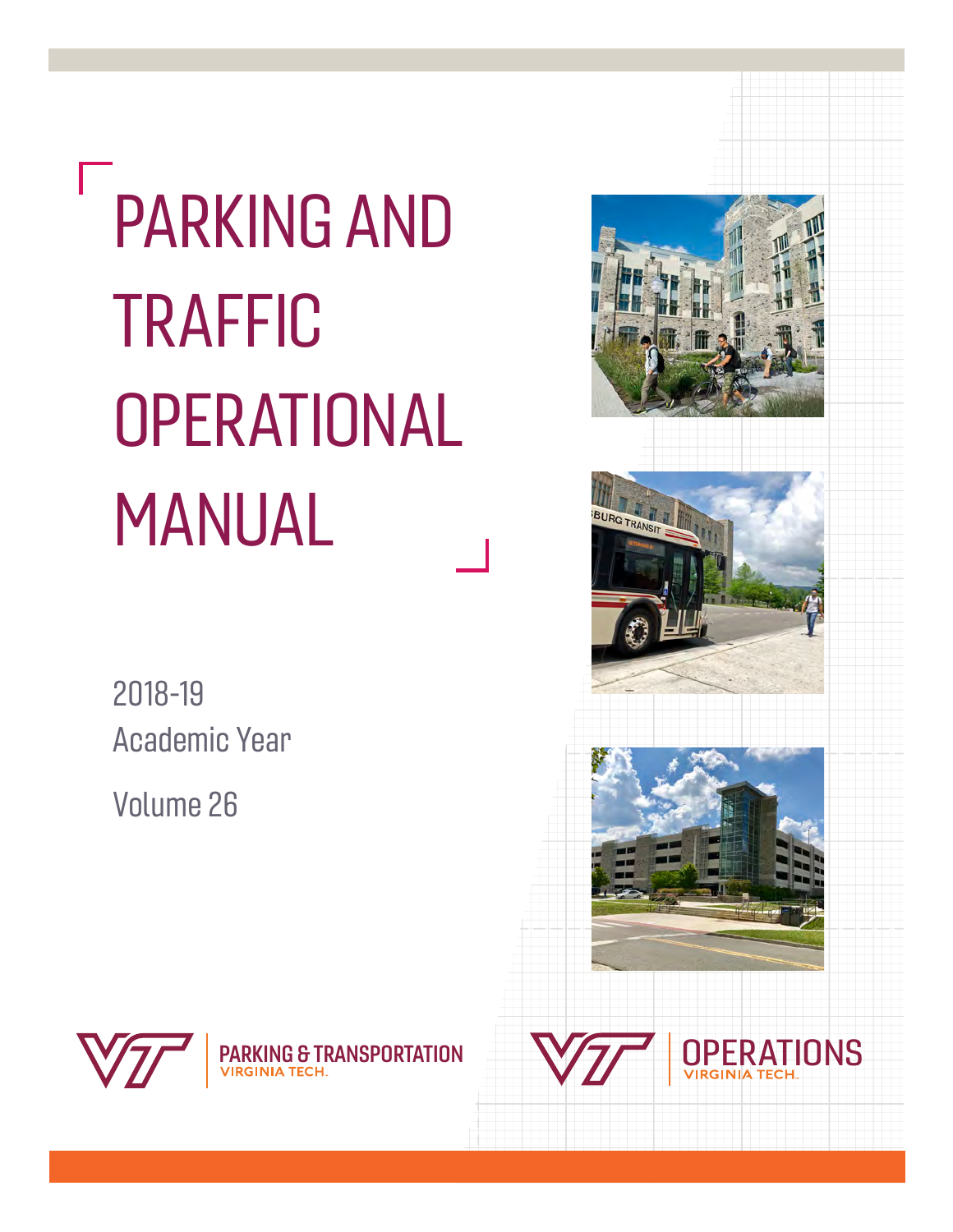# **Table of Contents**

| .14 |
|-----|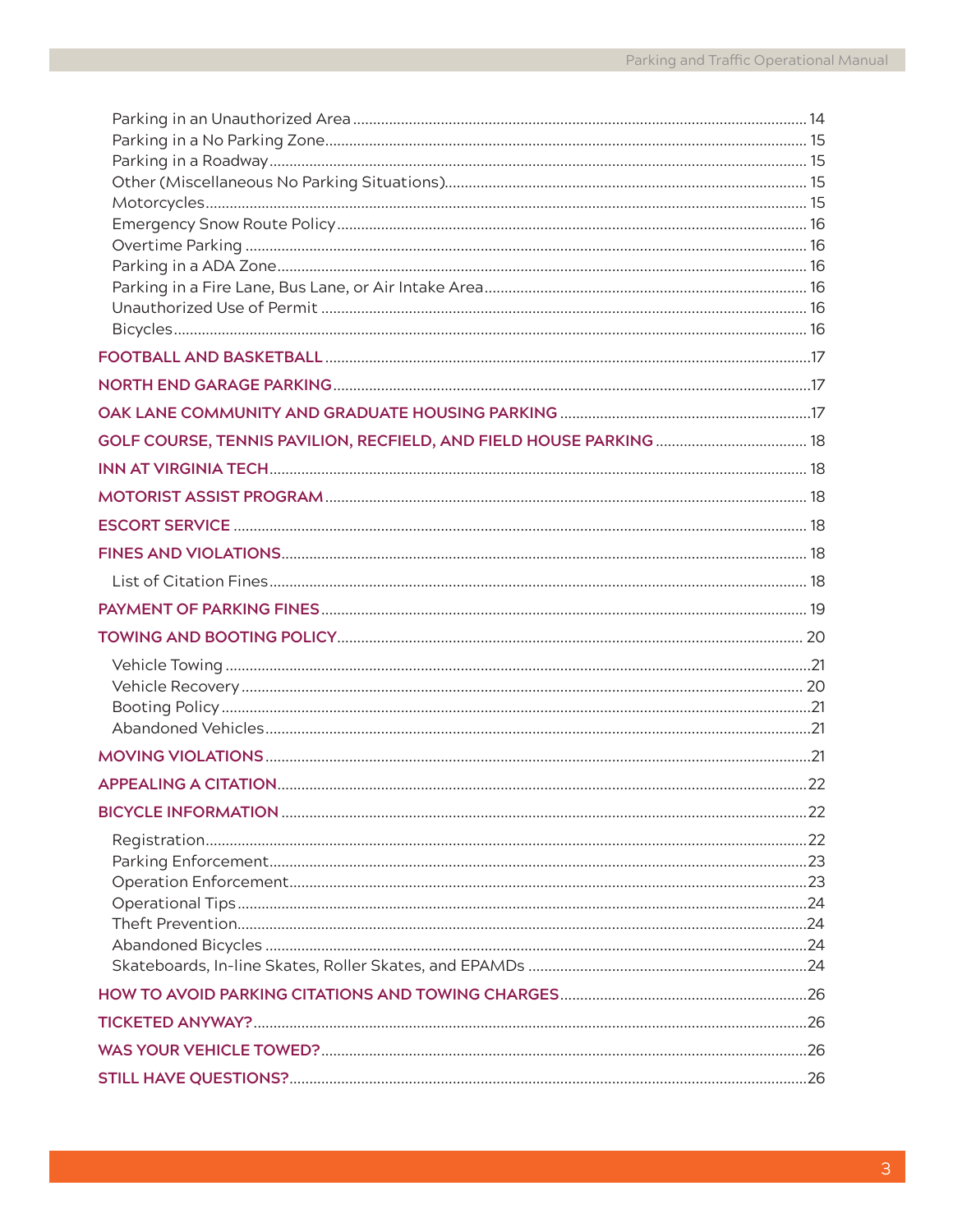# **PARKING AND TRAFFIC OPERATIONAL MANUAL**

The mission of the Virginia Tech Office of Parking and Transportation is to provide safe and convenient parking areas for members of the university community and guests.

The university president has appointed an advisory committee, comprised of students and employees, tasked with overview of Office of Parking and Transportation. The Office of Parking and Transportation Committee makes recommendations on general policies relating to traffic and parking matters on campus.

# **GENERAL INFORMATION**

Regulations are needed to aid in safe and orderly conduct of university business, as well as to provide parking facilities within the limits of available space. These procedures are to be obeyed by students as a condition of attendance and by faculty/staff members as a condition of employment. For the purpose of this manual, customer status will be defined based on the designation in Banner. If an individual has a faculty, staff, or student designation in Banner, they must purchase the permit type that corresponds to their status if they wish to park on campus. If an individual has a faculty, staff, or student status in Banner, they are not eligible for a visitor permit.

Changes in these procedures and notices about parking procedures for special events are official when listed on the Office of Parking and Transportation website.

If you have any questions, comments, or suggestions, call the Office of Parking and Transportation at 540- 231- 3200 or visit the office at 505 Beamer Way.

# **VEHICLE REGISTRATION**

The purchase of a permit does not guarantee a parking space, but merely allows for legal parking in specific areas of the campus. Permits are required from 7 a.m.-5 p.m., Monday through Friday (unless otherwise noted by a sign). This is in effect whenever the university is open, including when classes are not in session and during semester breaks. Permits are not required on weekends (Friday, 5 p.m. to Monday, 7 a.m.), except where otherwise signed.

**WHO MUST REGISTER:** All vehicles, motorcycles, and motor scooters on campus are required to be registered with Office of Parking and Transportation. Vehicles parked on property that receives service from Office of Parking and Transportation are required to display a parking permit (government vehicles excluded). For more information call the Office of Parking and Transportation at 540-231-3200.

An individual may register more than one vehicle since the hangtag style permit can be moved from one another. Individuals having two vehicles parked on campus at the same time must have each vehicle registered and displaying a valid permit in each (see Daily Permit section).

A vehicle can be registered to only one person. Only one permit type per vehicle is allowed. Sharing permits (except as authorized with a carpool permit) and other unauthorized uses may result in a \$150 fine. If a vehicle is shared by two persons needing different permit types, the Office of Parking and Transportation needs to be notified before the vehicle can be registered.

**HOW TO PURCHASE:** A vehicle is registered once a parking permit is purchased and displayed. Vehicle registration is valid until the registrant is no longer affiliated with the university or until the permit expires. All parking permits are the property of the university and must be surrendered to the Office of Parking and Transportation when university affiliation either changes or ceases.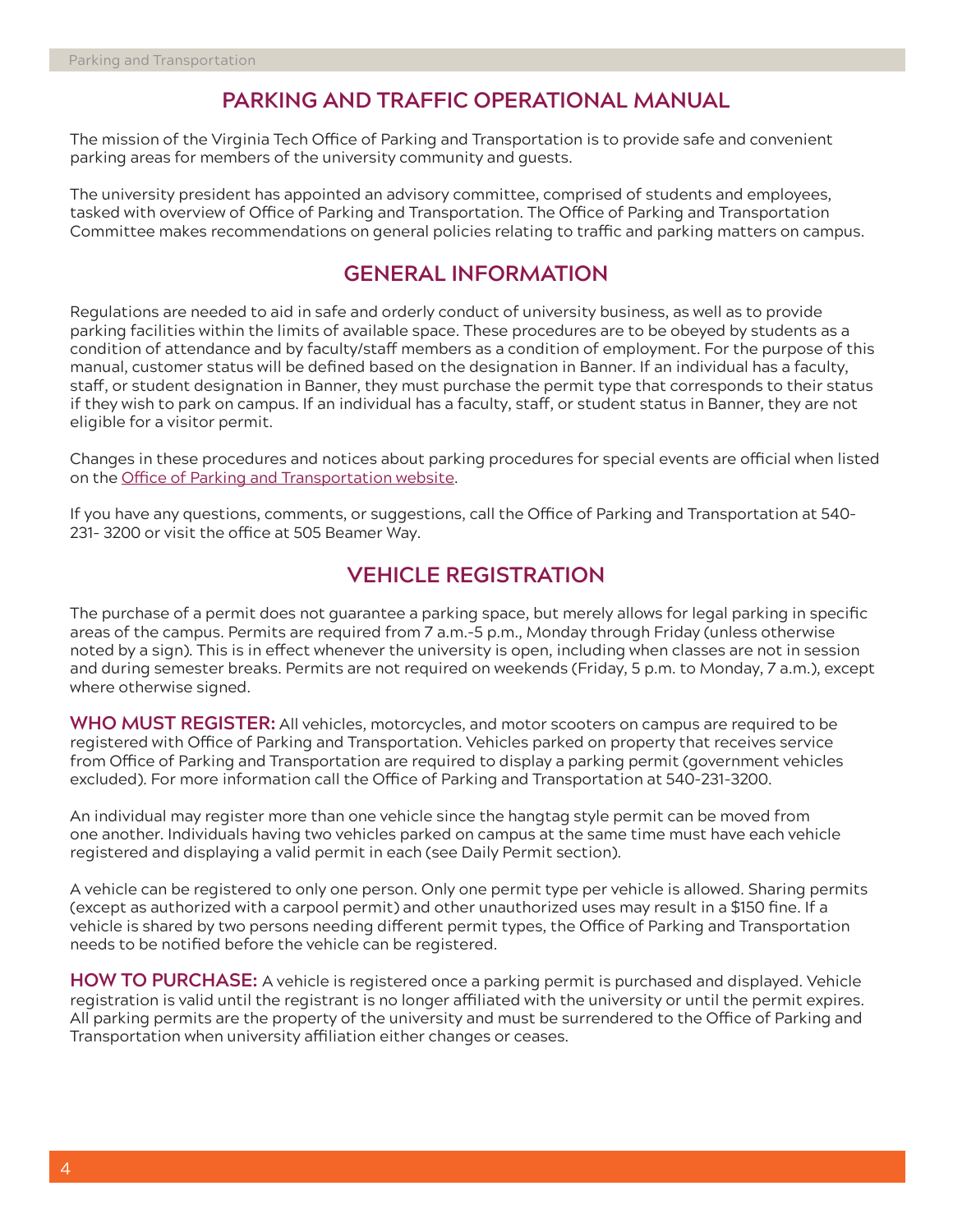# **PERMIT PRICES** July 2018 – June 2019

| <b>Permit Type</b>             | <b>Faculty/Staff</b> | Wage  | <b>R</b> Student | <b>C/G Student</b> |
|--------------------------------|----------------------|-------|------------------|--------------------|
| Year Permit                    | \$338                | \$338 | \$419            | \$289              |
| Semester                       | \$199                | \$199 | \$238            | \$155              |
| Summer Permit                  | \$114                | \$114 | \$134            | \$83               |
| Carpool-Year                   | \$228                | \$228 | <b>NA</b>        | \$194              |
| Carpool-Semester               | \$142                | \$142 | <b>NA</b>        | \$106              |
| <b>BB&amp;W Year</b>           | \$60                 | \$60  | <b>NA</b>        | \$60               |
| <b>BB&amp;W Semester</b>       | \$30                 | \$30  | NA.              | \$30               |
| Daily Permit                   | \$5                  | \$5   | \$5              | \$5                |
| Replacement                    | \$20                 | \$20  | \$20             | \$20               |
| Motorcycle Year                | \$169                | \$169 | \$210            | \$145              |
| Motorcycle Semester            | \$100                | \$100 | \$119            | \$80               |
| Motorcycle with Hangtag        | \$15                 | \$15  | \$15             | \$15               |
| Year Permit Remote Parking Lot | \$30                 | \$30  |                  |                    |
| F/S Quarterly                  | <b>NA</b>            | \$114 | NA.              | <b>NA</b>          |
| F/S Monthly                    | \$540                | \$40  | <b>NA</b>        | <b>NA</b>          |
| <b>TURF</b>                    | \$50                 | \$50  | \$50             | \$50               |

Permits can be paid for using cash, checks made payable to "Treasurer, Virginia Tech," Visa, Master Card, and Hokie Passport. Full-time employees and graduate assistants may also pay for permits through payroll deduction. The amount deducted per each pay period for F/S annual permits is \$14.69, for spring semester permits, \$28.84, and \$7.34 for the yearly motorcycle permit, and \$19.30 for the spring semester motorcycle permit. This option is available until September. Only yearly and spring semester F/S and motorcycle permits are available with payroll deduction. If payroll deduction is selected as the payment method for a parking permit and your Virginia Tech employment ends, the remaining balance due for the parking permit will be deducted from your final paycheck. For a refund, you will need to return the permit to Office of Parking and Transportation. Refunds will only be processed for permits that have been received by the Office of Parking and Transportation by April except for employees retiring, the balance will be deducted

**STUDENT REGISTRATION:** You are recognized as a student until your name has been removed from the student roster. Complete a student registration form. Bring your vehicle registration from the Department of Motor Vehicles and Hokie Passport to the Office of Parking and Transportation or purchase a permit online. If the vehicle is not owned by the student or an immediate family member, the student must bring in a letter from the owner granting permission to use the vehicle. If the vehicle is owned by another student, it cannot be registered.

Vehicles are to be registered no later than the end of the first week of the semester. Students must be parked in student areas at all times. This applies whenever the university is open, including when classes are not in session and during semester breaks.

**FACULTY/STAFF REGISTRATION:** Complete a faculty/staff registration form and return it to Office of Parking and Transportation before parking on campus. Faculty and salaried staff employees are required to show a Faculty/staff Hokie Passport when purchasing a permit in person. Wage employees are required to show a wage Hokie Passport. Hokie Passports can be obtained from the Hokie Passport Office at 100 Student Services Building. Faculty and staff or the individual's immediate family member must have legal ownership of a vehicle in order to register it for a parking permit. If the vehicle is not owned by the employee and/or their immediate family, the employee must bring in a letter from the owner granting permission to use the vehicle. Proof of vehicle registration is required for a F/S Carpool permit.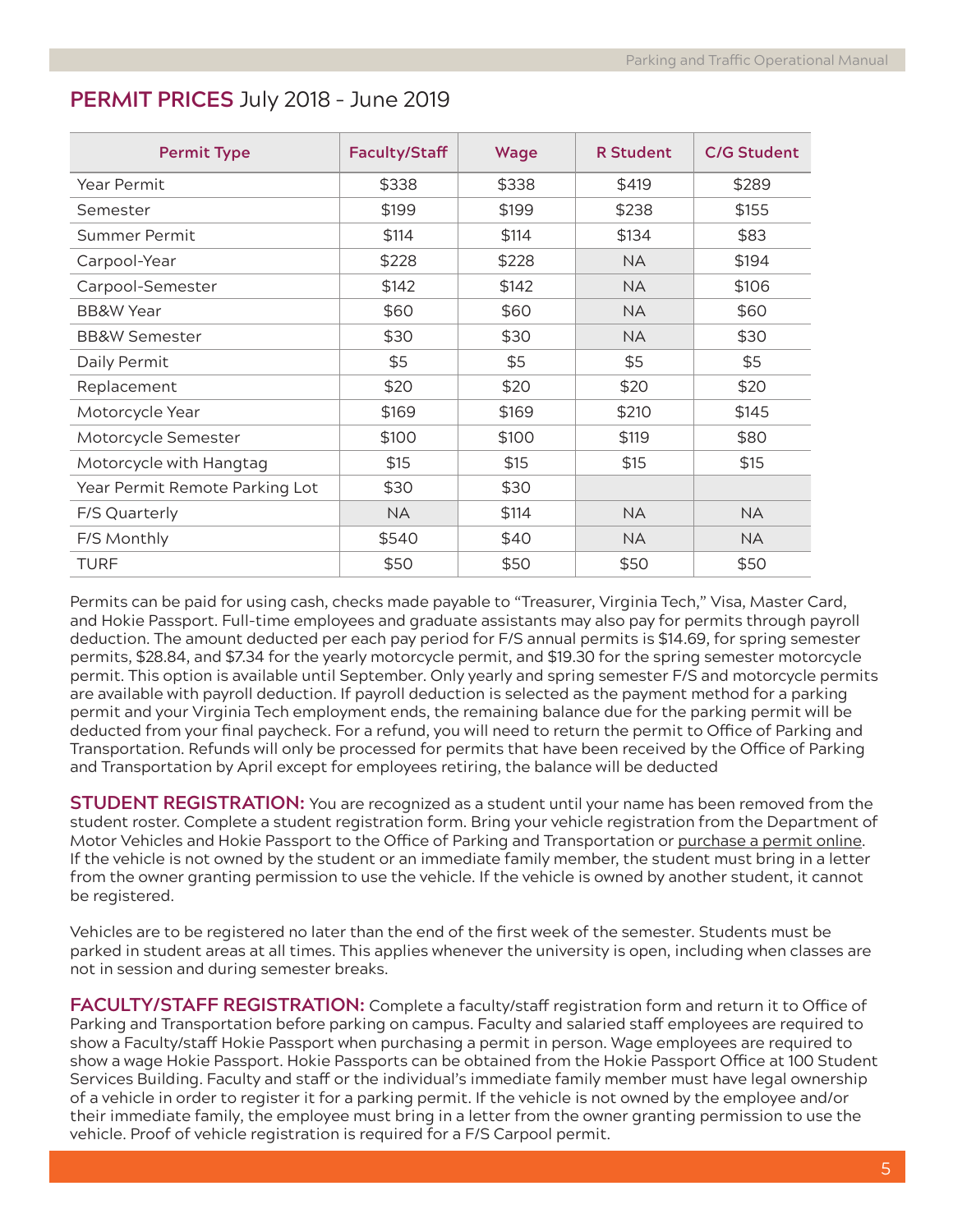Full-time salaried employees are eligible to purchase full-year, and fall semester faculty/staff permit using payroll deduction until September. Wage employees are not eligible for payroll deduction.

Wage employees are eligible to purchase a F/S Wage quarterly permit. Classified F/S employees are not eligible to purchase wage permits.

Faculty, staff, and students working on the Virginia Tech campus located in Northern Virginia are also required to register their vehicles by purchasing a Virginia Tech parking permit. Registration forms are available through the Northern Virginia Center (NVC) coordinator. For more information visit the Northern Virginia Center parking webpage.

**HOW TO DISPLAY:** The registration procedure is not complete until the permit is properly displayed on the vehicle (e.g., on the rearview mirror facing the windshield). The permit must be displayed so that it is readable through the windshield by enforcement officers.

Motorcycle permits are to be displayed on the front fork of the motorcycle.

**NEW VEHICLES:** Original permits (other than bumper style) can be transferred to a new vehicle by completing a registration form, and bringing it into the Office of Parking and Transportation offices. If the permit is the bumper style, the original permit must be returned to Office of Parking and Transportation to receive a replacement permit for the new vehicle.

**LOST OR STOLEN PERMITS:** There will be no refund or free replacement for lost or stolen permits. Replacement permits may be purchased for \$20 after completing a lost/stolen permit report at Office of Parking and Transportation. Purchasers are encouraged to lock their vehicles and safeguard their permits.

If the original permit is found, then it must be returned to Office of Parking and Transportation. Failure to do so could result in a \$150 unauthorized use fine.

**RETURN CHECK POLICY:** If a check for a parking permit is returned for insufficient funds, then the parking permit will be considered invalid. Parking citations will be written each time the permit is displayed in a vehicle on campus. In accordance with parking procedures, when a balance of \$200 or more accumulates, the vehicle will be towed or booted. Office of Parking and Transportation will assess a return check fee of \$50 on each returned check.

# **PERMIT CLASSIFICATIONS**

All parking permits for the categories listed below are issued by the Office of Parking and Transportation.

**RESIDENT (on campus):** This permit is available for those students who live in the residence halls.

This permit allows parking only on the right side of Duck Pond Road Resident Lot which is the lot at the west end of Washington Street), the Stadium Lot (between Lane Stadium and Southgate Drive) and the Chicken Hill Lot. Parking is not permitted in the Stadium Lot, or the Chicken Hill Lot at certain times before home sporting events as noted in the Football and Basketball Parking Restrictions section of these procedures. Permit holders must comply with all posted lot disruption notices.

**COMMUTER (off campus):** This permit is available for students living off campus.

This permit allows parking in the Commuter section of the Duck Pond Road Lot (nearest the Virginia-Maryland College of Veterinary Medicine at the west end of Washington Street), the Commuter section of Litton Reaves Lot (Wallace/Litton Reaves), the Track/Soccer Lot, the Duck Pond Lot beyond the golf course at the end of the Duck Pond, and the Smithfield Road Lot off of Smithfield Road. Commuter permit holders may also park in lots designated for Resident Permits and designated portions of the Coliseum Lot, except at specific times as noted in the Football and Basketball Parking Restrictions section of these procedures.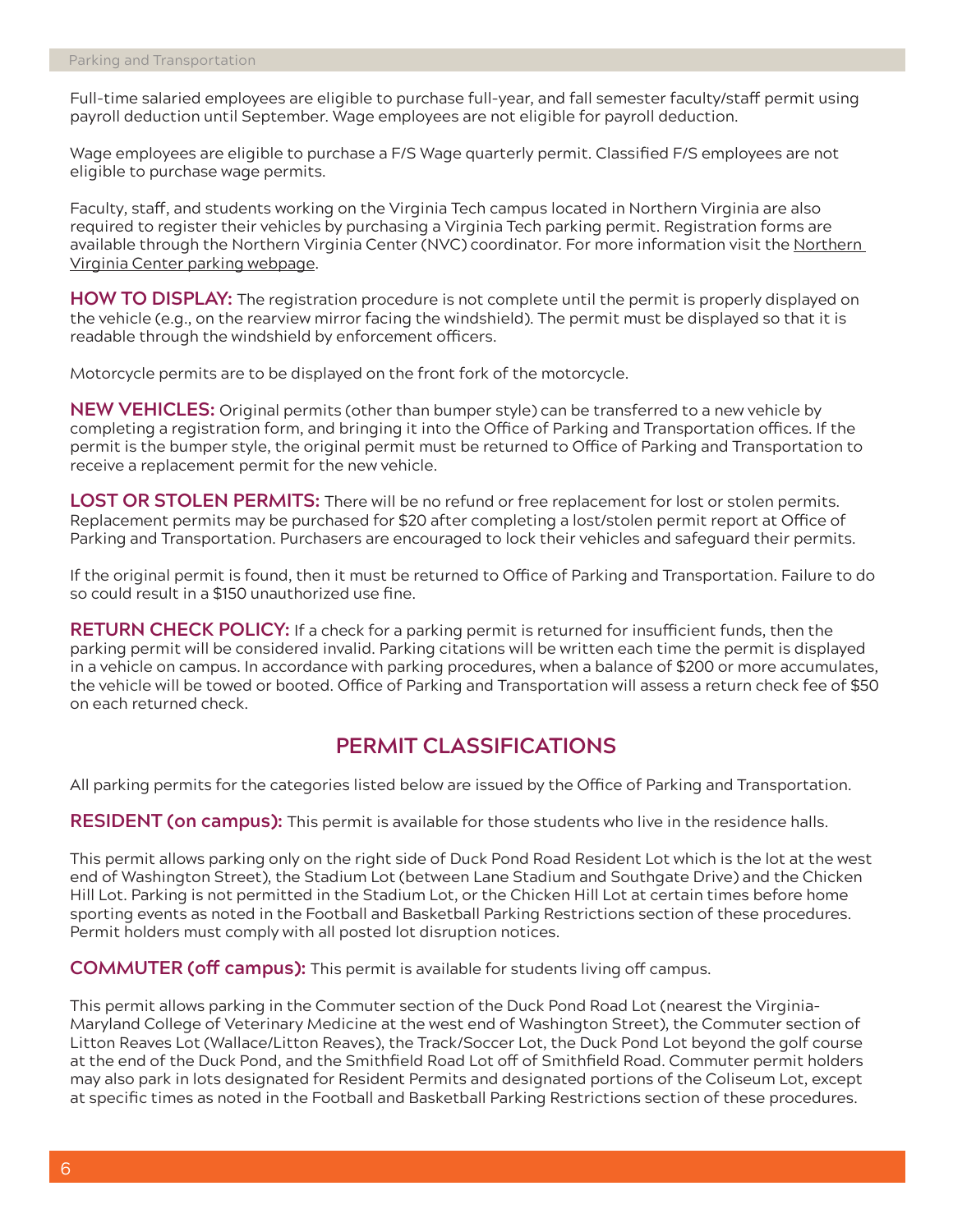Permit holders must comply with all posted lot disruption notices.

**Oak Lane:** This permit is eligible for students living in the Oak Lane Community. This permit allows parking in the Oak Lane Community and in the F/S spaces Monday through Sunday at the following times: Owens Lot 4:30 p.m. to 9:30 p.m. and Dietrick Lot 4:30 p.m. to 12:30 a.m.

**Commuter Perry Street Permit:** This permit is available to students living off campus. This permit allows parking in the Commuter Perry Street area lots. These lots include the Prices Fork Lots 5 and 6.

**GRADUATE:** This permit is available for graduate students living off campus, in Hillcrest, the Graduate Life Center, or Special Purpose Housing. This permit allows parking in all areas listed in the previous commuter section. This permit also allows students to park on the Drillfield after 5 p.m. Permit holders must comply with all posted lot disruption notices.

**Graduate Perry Street Permit:** This permit will allow graduate students to park in the Commuter/ Graduate Perry Street Lots. These lots include the Graduate Perry Street spaces in the Perry Street Garage and the Prices Fork Lots 5 and 6.

**STUDENTS PLEASE NOTE:** If a student's status changes to faculty/staff before the expiration date on the permit, the student permit must be exchanged for a faculty/staff permit within five working days. Students enrolled in summer classes or returning fall semester with wage jobs at Virginia Tech over the summer are not eligible to purchase a faculty/staff permit.

If a student's status changes from resident to commuter or vice versa, the parking permit must be exchanged for the appropriate permit within five working days. Students displaying incorrect permits will receive a \$150 unauthorized use fine.

A few lots are restricted for faculty/staff 24 hours a day, seven days a week. These include the Owens and Dietrick Dining Hall Lots, Hahn Hurst Basketball Lot, the Basketball extension lot, the Pamplin Lot, and the Clay Street Lot.

**FACULTY/STAFF:** This permit allows parking in any legal parking area on campus. This includes faculty, staff, commuter, graduate, and resident parking areas. Parking is not allowed in areas restricted by signs such as visitor spaces, service vehicle areas, carpool spaces, admissions areas, etc. New employees, see the Temporary New Employee Parking permits section below.

Faculty/staff permits are issued to salaried (full or part-time) and wage employees working for Virginia Tech. Graduate teaching assistants, graduate research assistants, and part-time salaried or wage employees who are students are not authorized to purchase a faculty/staff permit. Faculty and Staff are only allowed one permit type at a time. The only exception is a motorcycle permit that can be added to an existing F/S permit. Faculty and Staff are not allowed to purchase more than one F/S permit. Exceptions to this policy will require Vice Presidential or higher approval.

If faculty/staff status changes to student status before the expiration date on the permit, the faculty/staff permit must be exchanged for a student permit within five working days. Failure to do so will result in a \$150 unauthorized use fine.

Employees with 30 years of service become eligible for a free faculty/staff permit in their anniversary month. There will be a \$5 charge for replacement permits if lost or stolen. Contact Human Resources at 540- 231- 9331 for details. Permit holders must comply with all posted lot disruption notices.

**GENERAL PARKING:** If you display a faculty/staff, commuter, graduate, or resident permit, you may park in areas designated for general parking. These areas include the Visitor Information Center, Health and Safety, and Tennis Pavilion. No boats or trailers will be allowed to purchase a permit or park on campus. All vehicles must comply with all posted signage on campus.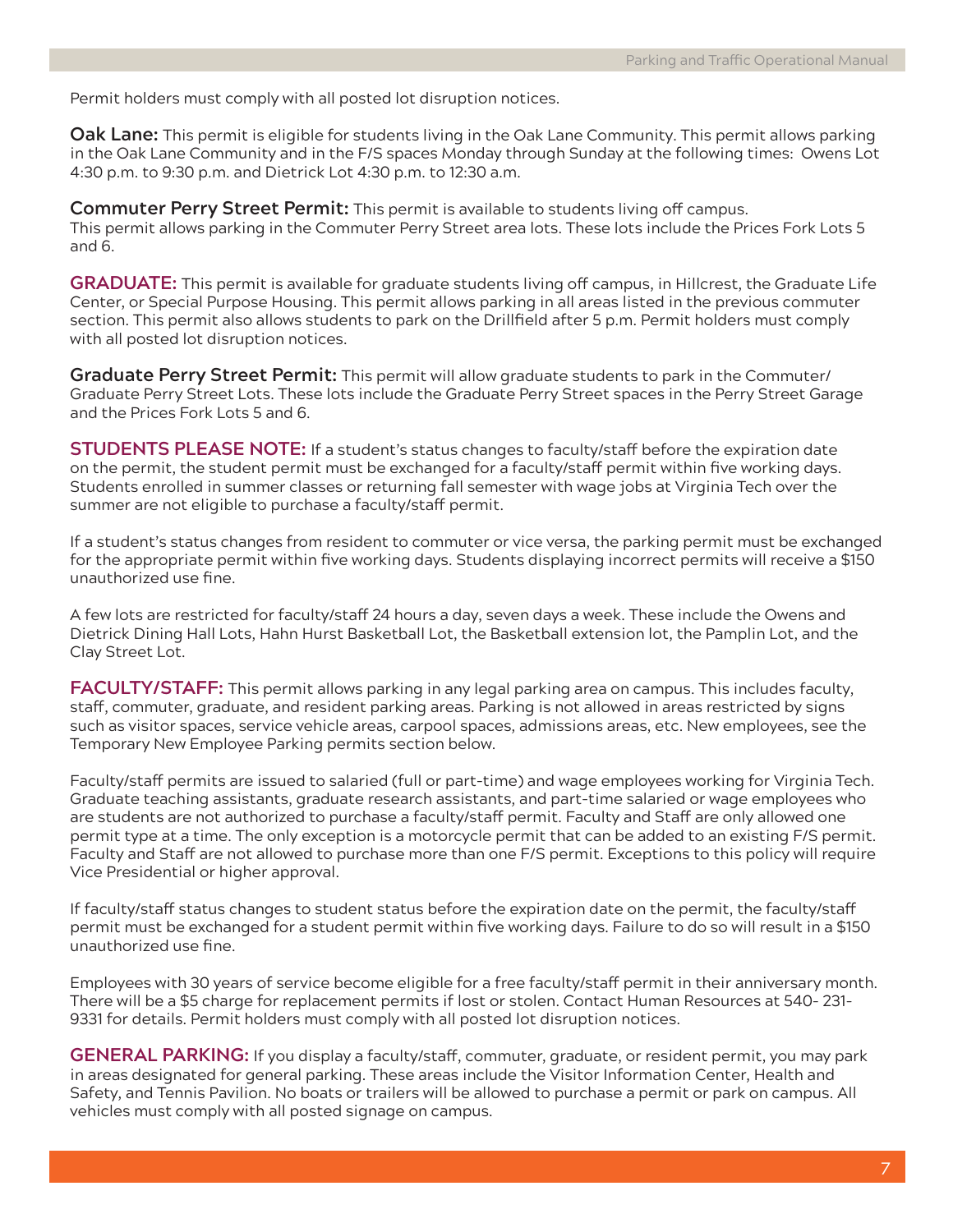# **PERMIT TYPES**

#### **ONE-YEAR PERMITS**

These permits go on sale in July and are valid from then until the expiration date on the permit.

#### **SEMESTER PERMITS**

Fall semester permits go on sale in July and are valid from then until December 31 of the current year. Spring and summer semester permits are also available at this period.

#### **QUARTERLY PERMITS**

Faculty/staff quarterly permits go on sale in July and are valid from then until the expiration date on the permit. These permits are available to all faculty, staff and wage employees. Classified F/S and students.

#### **MONTHLY PERMITS**

Faculty/staff monthly permits will be available beginning in July and are good for a month at a time. These permits are available to all faculty, staff, and wage employees.

#### **STAFF REMOTE PARKING PERMITS**

The Office of Parking and Transportation operates a Remote Parking Lot for staff. This permit allows staff employees in all pay bands who are in a salaried full- or part-time position to park in the Chicken Hill lot at a significantly reduced rate. Non-student wage employees in all pay bands are also eligible to participate. A campus shuttle provides transportation to the core of campus for individuals who are not located adjacent to the Chicken Hill Lot. Employees who purchase this permit and may need to park in a lot on central campus occasionally (for example, to go to a doctor's appointment) will be provided with three daily passes per year at no additional charge, which may be used throughout the year. If additional daily permits are needed, they may be purchased for \$5 per day for the days needed. Daily permits can be purchased at the Office of Parking and Transportation, 505 Beamer Way.

#### **STUDENT REMOTE PARKING PERMITS**

The Office of Parking and Transportation will begin operating a Student Remote Parking Lot for Graduate and Commuter students. This permit allows students to park in the Off Campus Student Remote Parking Lot as at a significantly reduced rate. A campus shuttle provides transportation to the core of campus for individuals who choose to park in this lot.

#### **DAILY PERMITS**

These permits are available for \$5 per day for those who drive only occasionally or who bring a second vehicle. Daily permits may be purchased in advance and validated on the date of use.

A daily permit allows parking in the area indicated on the permit for any one day selected by the purchaser. If you are a student, then you must scratch off "R" if you are a Resident, "C" if you are a Commuter or "G" if you are a Graduate. If you are Faculty or Staff, then scratch off "F/S." You must park in a parking lot that corresponds affiliation. You must also scratch off only for the day the permit is used. Scratch off the correct month, scratch off the correct day, and scratch off the correct year. Each of these fields must be scratched clearly. Failure to scratch off the correct affiliation or the correct field will result in a \$150 parking ticket.

#### **HANGTAG PERMITS**

These permits are available for the majority of vehicles on campus and can be purchased for a full year, a semester, or a wage quarter.

#### **BUMPER PERMITS**

These permits are available for motorcycles. These permits can be purchased for a full year, or a semester. These permits are sold to F/S and students who drive a motorcycle to campus.

#### **BUS BIKE AND WALK (BB&W) PERMITS**

The Bus Bike & Walk program is available to all Virginia Tech students and employees who wish to use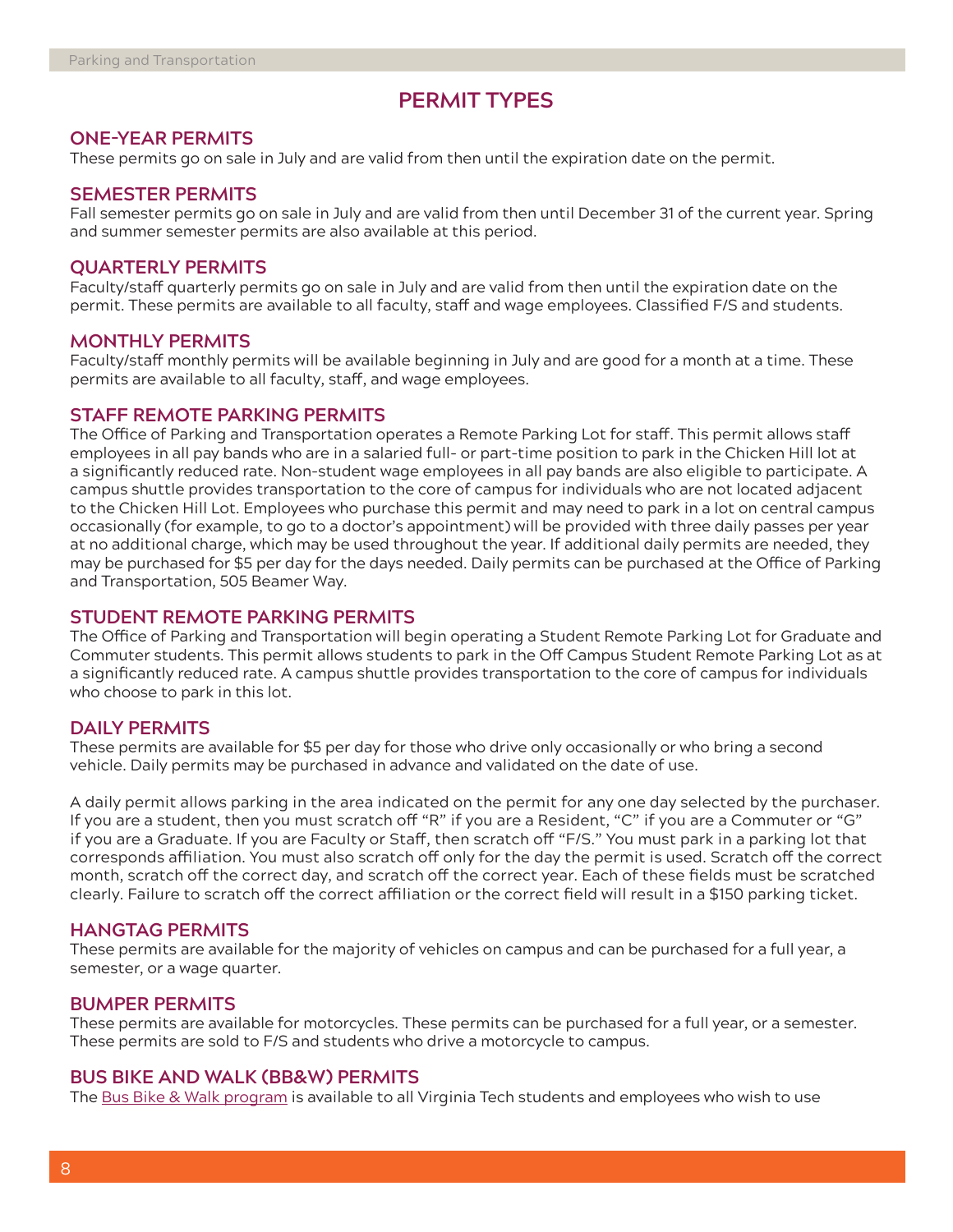alternative transportation methods as their primary means of commuting to campus (i.e. riding the BT, Smart Way, bicycling, and/or walking). Employees must have an on-campus office address to register for the program. To register, fill out a Commuter Alternatives Program form and follow the instructions listed.

Participants receive 15 discounted daily permits/semester at a cost \$2 per permit and access to Emergency Ride Home Services. This service provides participants with a ride to their vehicle, or local residence, in case of an emergency. This service is available through Ride Solutions. Ride Solutions Guaranteed Ride Home Program provides any registered member a free ride home in the event of an emergency. This program is offered 24 hours/7 days a week. It is normally available for up to 4 free rides a year per participant. Participants are not eligible to purchase any other permits, except for additional daily permits at a cost of \$5 per daily.

BB&W permits will be available for the 1st and 2nd summer sessions. There will be five daily permits per summer session. The above rules and regulations apply to the summer BB&W program. There will be no replacements for these permits that are lost or stolen.

## **STUDENT CARPOOL PERMITS**

Student Carpool Permits are available for two or more commuter/graduate students who choose to share one permit. All Carpoolers must come in together and each person in the carpool must complete a Commuter Alternatives Program registration form with the student carpool box checked, show a student ID, and provide proof of separate vehicle ownership. Carpool permits may take up to 2 business days to process. Students must have the majority of their classes held at an on-campus building. On-campus buildings have parking facilities that require a Virginia Tech parking permit. Students with carpool permits cannot park on the Drillfield from 5-8 p.m., Monday through Friday. Graduate Students will also receive a special use permit to allow them to park on the Drillfield between 5-8 p.m. Monday through Friday. Carpool permits are not eligible for Motorcycles.

If approved for a Student Carpool Permit, participants will receive the following:

- ▶ One Student Carpool Permit
- Identified Student Carpool spaces in the front student commuter parking areas of the Coliseum Lot and the Litton Reaves Lot. The Carpool Permit may be used to park in a regular commuter parking space if it is more convenient or if all student carpool spaces are taken.
- $\triangleright$  No more than 5 no charge daily permits will be given out per semester. These permits must be picked up, one at a time, as needed at Office of Parking and Transportation.
- Emergency Ride Home Service is available through Ride Solutions. Ride Solutions Guaranteed Ride Home Program provides any registered member a free ride home in the event of an emergency. This program is offered 24 hours/7 days a week. It is normally available for up to 4 free rides a year per participant.

Carpool participants are not eligible to purchase other parking permits, except extra daily permits. Student Carpool Permits are not valid for parking in F/S carpool spaces.

## **FACULTY/STAFF CARPOOL PERMITS**

Faculty/Staff Carpool Permits are available for two or more faculty/staff employees who choose to ride together and share one permit. Participants must come in together and each person in the carpool must complete a parking registration form with the carpool box checked, present a Faculty/Staff ID, and provide proof of separate vehicle ownership. Each carpool participant must have an on-campus, or CRC, office address.

If approved for a Faculty/Staff Carpool Permit, participants will receive the following:

- ▶ One Faculty/Staff Carpool Permit
- $\triangleright$  Identified F/S carpool spaces in the front of the following faculty/staff parking areas: Derring, Perry Street, Architecture Annex, Engel, Coliseum and Southgate Center. (Subject to change depending upon preferences of participants). The F/S Carpool permit may also be used to park in the regular F/S spaces or the student carpool spaces if it is more convenient or if all F/S carpool spaces are taken.
- ▶ No more than 5 no charge daily permits will be given out per semester.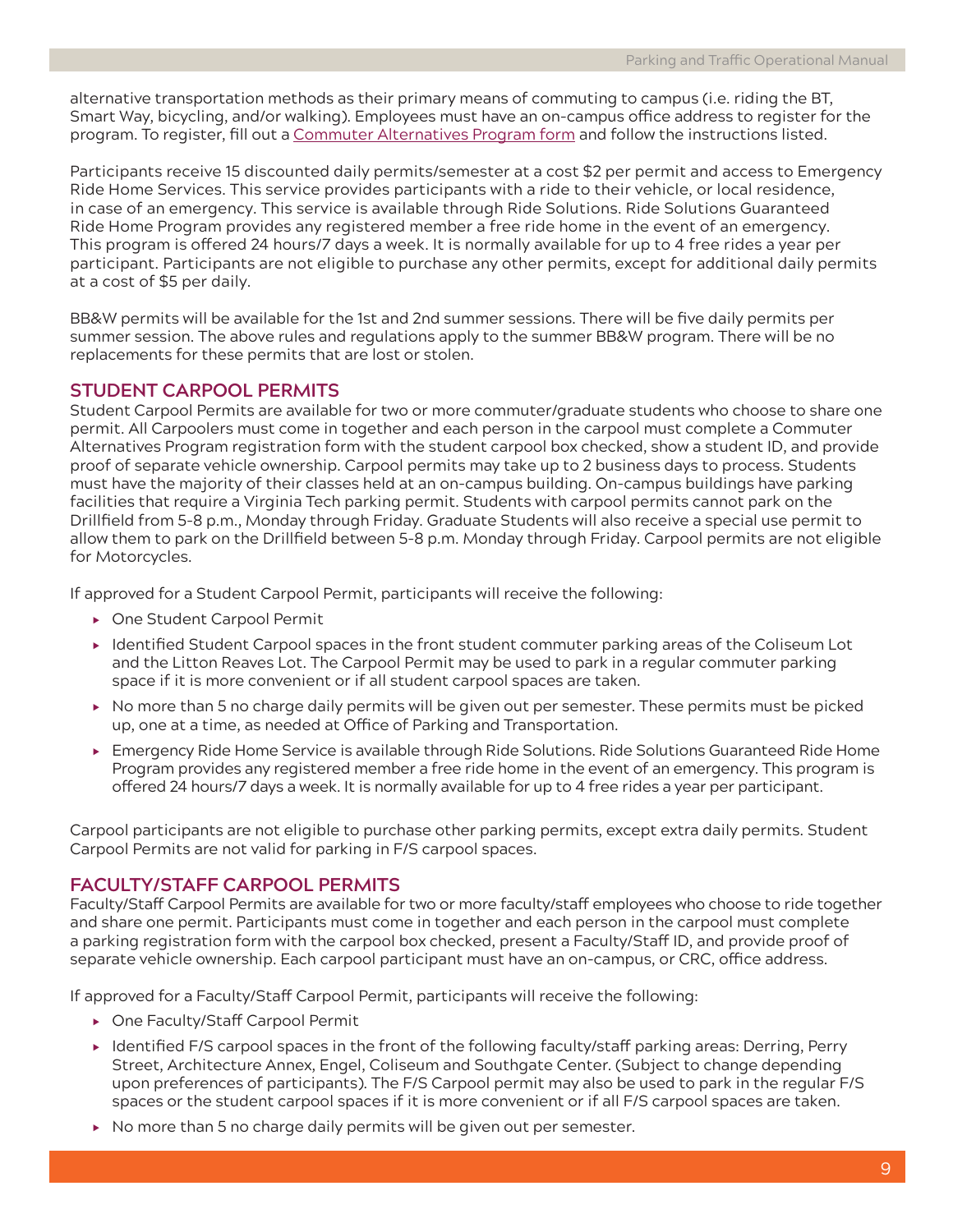Emergency Ride Home Service is available through Ride Solutions. Ride Solutions Guaranteed Ride Home Program provides any registered member a free ride home in the event of an emergency. This program is offered 24 hours/7 days a week. It is normally available for up to 4 free rides a year per participant.

Carpool participants are not eligible to buy other parking permits, except extra daily permits and they can purchase a Motorcycle permit at full cost.

#### **VISITOR PERMITS**

Visitors (non-students or non-faculty/staff) may park in any faculty, staff, visitor, or student parking space if they have a valid visitor parking permit and if the space is not restricted by signs. Some restricted areas include ADA spaces, carpool spaces, loading zones, service vehicle zones, timed areas, sidewalks, grass, admission areas, the Hahn Hurst Basketball Practice Facility Lot, the Basketball extension lot, Pamplin Lot, Owens Lot, and Dietrick Dining Hall Lots. Visitors are recommended to use the Faculty/Staff section of Perry Street Lot, Litton Reaves Lot, Coliseum Lot, Derring Lot, Perry Street Parking Garage, Washington Street, and the Litton-Reaves Extension Lot.

Visitor parking permits are available at the Visitor Center on 965 Prices Fork Rd. (7:30 a.m. - 6 p.m., Monday through Friday and 8:30 a.m. to 2:30 p.m. Saturday and 1 to 5 p.m. on Sunday) or at the Police Department at all other times. Visitor permits must be signed and dated by an authorized person and displayed 7 a.m.-5 p.m., Monday through Friday, unless otherwise noted by a sign.

If a department has a visitor coming, they may contact the Office of Parking and Transportation in advance for a visitor parking permit. Students should direct their visitors to pick up a visitor permit themselves at the Visitor Information Center during regular office hours or the Police Department at all other times. Visitor permits are not needed on weekends (Friday, 5 p.m. to Monday, 7 a.m.), unless otherwise noted by a sign. Metered parking spaces are also available for short-term visitors on campus. Visitors with parking permits may not park free at parking meters.

#### **LONG TERM VISITOR PARKING PERMIT**

This permit is available for long-term visitors and special event visitors who visit the campus frequently (two times a week or more). Those needing this type of permit can apply by filling out a request form available at the Office of Parking and Transportation.

Students and faculty/staff are not eligible for courtesy permits. These permits are only valid when used by visitors (non-student or non-faculty/staff). Any contractor or person doing business with the university is not eligible for this permit. If the holder of the permit becomes a Virginia Tech employee or student, then the permit must be returned to Office of Parking and Transportation at the time of the status change. There will be a \$5 replacement charge on permits that are lost or stolen.

#### **CONTRACTOR/VENDOR/BUSINESS PARKING PERMIT**

All contractor, vendor, and business vehicles must display a university parking permit. This permit will allow parking access to F/S and Service spaces. Contractor/Vendor/Business permits are available from Office of Parking and Transportation.

#### **VENDORS DELIVERY VEHICLES**

For Parking Services purposes, a vendor is an entity that sells goods or services to the university. Vendor vehicles displaying a valid permit may use loading docks and service vehicle parking spaces as the primary places for deliveries while performing their service. Vendor vehicles that need temporary access to landlocked buildings can drive on designated sidewalks and park in designated VBC pull-off areas. While designated sidewalks may be used to access land-locked buildings, no parking on any roadway, sidewalk or turf. See map for details.

▶ Note: VBC Pull-off parking spaces in land-locked areas use a grid system that allows grass to grow. All pull- off spaces are marked with a "Service Vehicle" sign. All access routes on sidewalks are designated with "VBC Access Route" signs.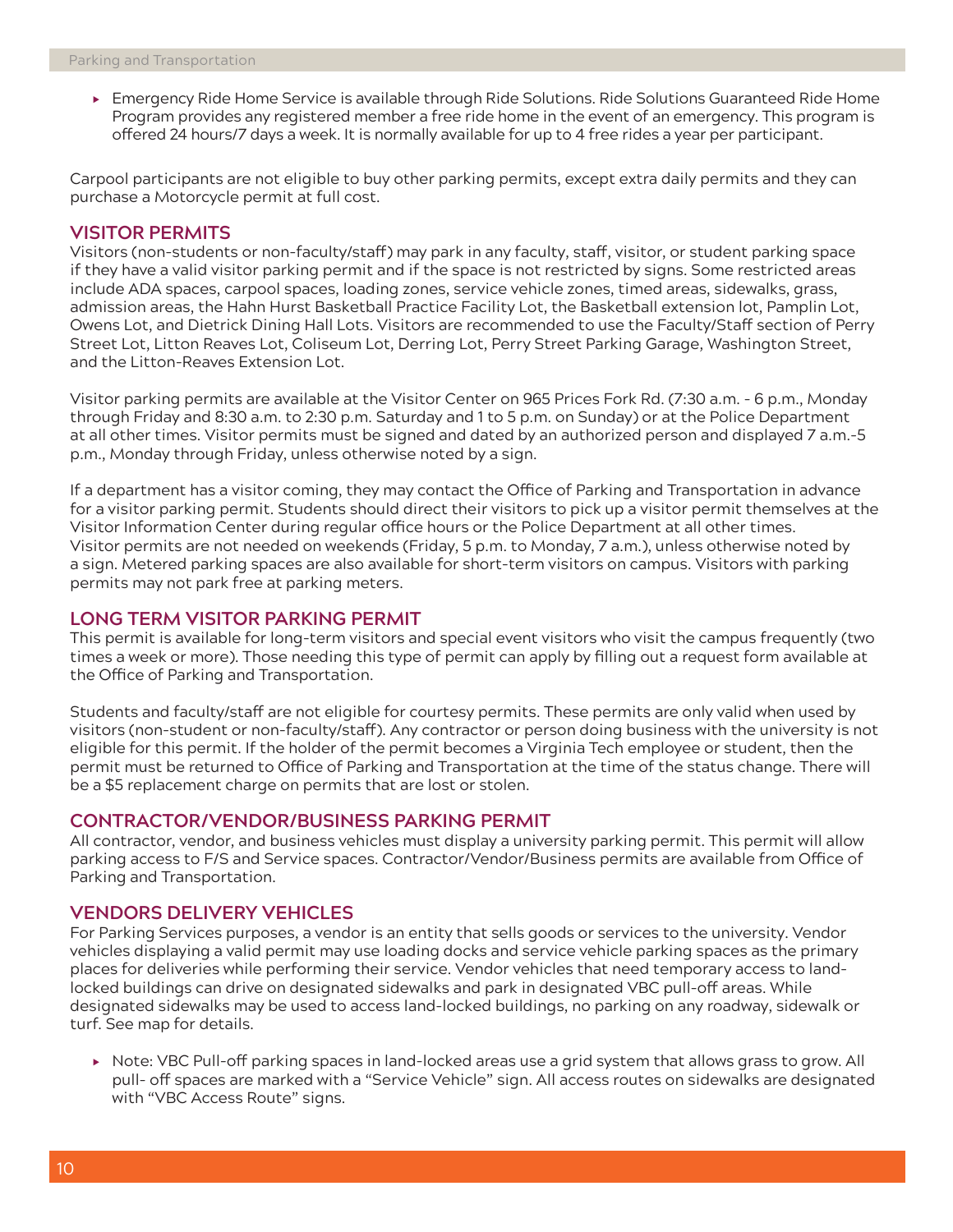## **CONSTRUCTION CONTRACTORS VEHICLES**

For Parking Services purposes, a contractor is defined as an entity, external to the University that provides construction, construction-related maintenance and repair, or utility infrastructure services to the University. Company owned contractor vehicles displaying a valid permit may use loading docks and service vehicle parking spaces as the primary places for parking while working on their project. Contractor vehicles that need temporary access to land-locked buildings can drive on designated sidewalks and park in designated pull-off areas. While designated sidewalks may be used to access land-locked buildings, no parking is permitted on any sidewalk. With an additional Turf Permit, contractors are allowed to park on turf areas while working on their project. No permit is needed within a fenced construction site.

 $\triangleright$  The Office of Parking and Transportation reserves the right to restrict Contractor vehicles parking at crowded long-term construction sites. In the event of this restriction, the Office of Parking and Transportation will designate a perimeter lot for employee parking. Transportation to and from work site will be contractor's responsibility. No equipment/trailers are allowed in any parking lot on campus.

## **VBC REMOTE PERMIT**

The Office of Parking and Transportation will begin operating a new Remote Parking Lot for vendors and contractors. This permit allows vendors and contractors to park in the Chicken Hill Lot for a significantly reduced rate.

### **TEMPORARY PARKING PERMIT**

This permit is available for faculty, staff, or students who need special parking arrangements. This permit includes the permit types of New Employee, Departmental Loading, and Temporary Medical Disability. There will be a \$5 replacement charge on permits that are lost or stolen.

1. Temporary New Employee Permit: All first-time new employees are eligible for a 30-day temporary parking permit. The permit begins with the first day of paid employment. Employees with a defined break in service are authorized to receive a second "no charge" 30-day permit upon rehire. The defined break in service must be at least 90 days in duration and meet the definition of a "break in service" per Human Resources standards.

The new employee must bring an employment validation form from the hiring department to the Office of Parking and Transportation and fill out a request form. It is recommended that this process be completed the first day of employment.

- 2. Full-time Virginia Tech students who are employed by the university are not eligible for a new employee permit. Students enrolled in summer classes or returning fall semester with wage jobs at Virginia Tech over the summer are not eligible for new employee permit.
- 3. Temporary Departmental Loading Permit: See the loading/unloading section under the Special-Needs Parking section.
- 4. Temporary Medical Disability Permit: See the ADA and Temporary Medical Disability Parking section.

## **TURF PERMITS**

These permits are issued by Office of Parking and Transportation to vehicles requiring temporary parking on the grass except for construction equipment, loaders, graders, etc. The Office of Parking and Transportation shall decide who can obtain a Turf Permit. This permit does not allow parking on sidewalks and plazas. As a courtesy do not park under trees. Refer to University Policy 5000:Facilities Usage and Events (section 2.7.4) for more information. There will be a \$50 charge per permit for all non-state vehicles.

## **RETIREE PERMITS**

These permits are issued by the Office of Parking and Transportation for retirees of Virginia Tech. A Retiree permit registration form must be completed and Retiree permits can be obtained at Office of Parking and Transportation. If requested, permits can also be mailed. If a retiree returns to work at Virginia Tech and is receiving a paycheck, then they must return their Retiree permit and purchase a Faculty/Staff permit. If a retiree begins taking classes at Virginia Tech then they must also return their retiree permit and purchase a student permit. There will be a \$5 replacement charge on permits that are lost or stolen.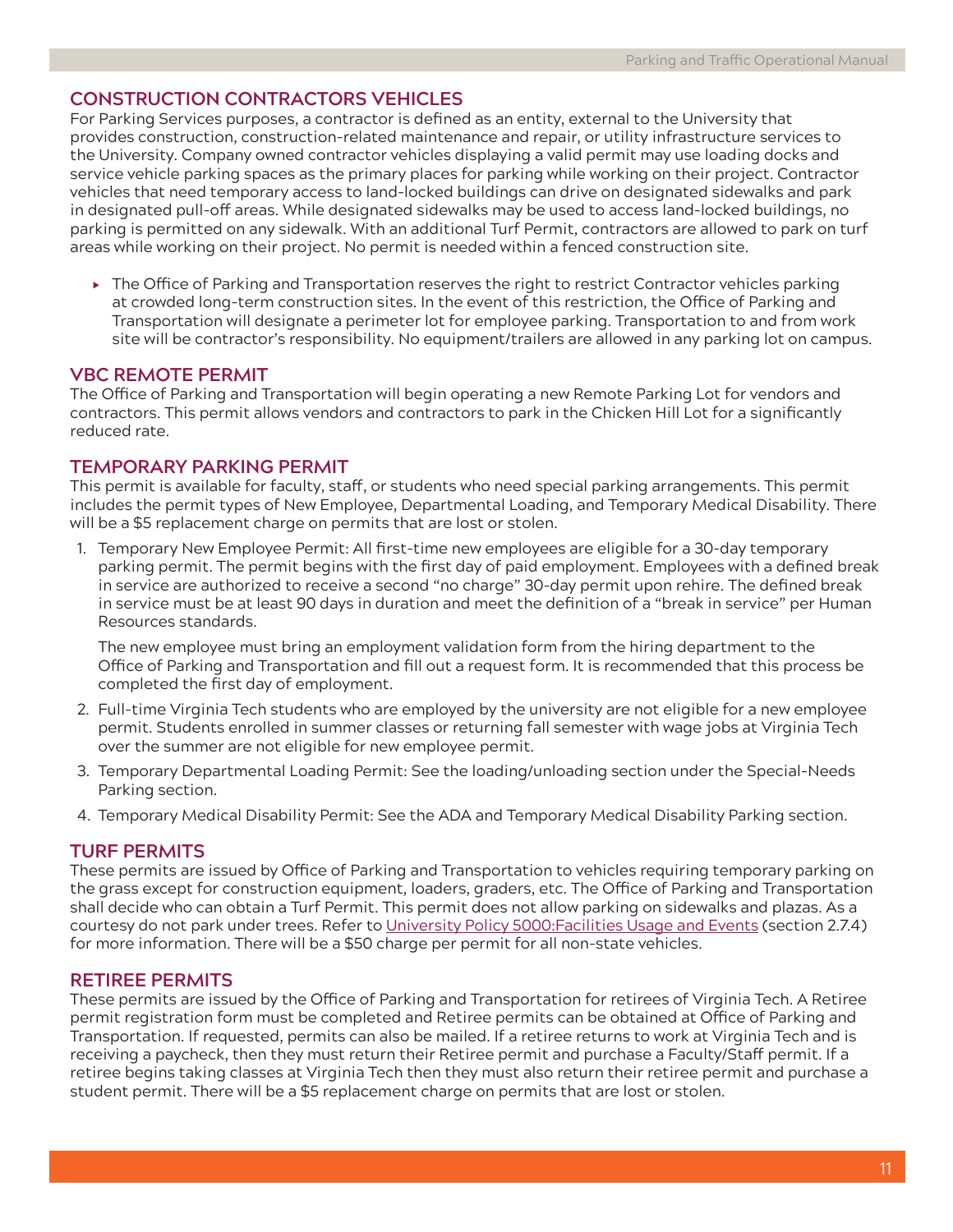#### **EDWARD VIA VIRGINIA COLLEGE OF OSTEOPATHIC MEDICINE (VCOM)**

Faculty and Staff with a joint appointment between Virginia Tech and VCOM will need to purchase a Faculty/Staff parking permit when parking on campus. Individuals who are only employed by VCOM may get a Visitor Permit.

All students of VCOM must purchase a Graduate permit when parking on Virginia Tech campus.

# **ADA AND TEMPORARY MEDICAL DISABILITY PARKING**

#### **PLEASE NOTE**

If an individual requires special assistance, Office of Parking and Transportation should be notified at 540- 231-3200 for special arrangements.

#### **ADA PARKING**

ADA spaces on campus are exclusively for those persons displaying state-authorized DMV ADA license plates or permits. These permits are available to any individual who has a disability lasting six weeks or longer in duration. The Virginia Department of Motor Vehicles office nearest Virginia Tech is located at 385 Arbor Drive in Christiansburg. Only a state DMV ADA permit or license plate allows parking in ADA spaces and free parking at metered spaces.

Faculty, staff, or students displaying a DMV ADA permit or license plate are also required to display a Virginia Tech parking permit when parking on the campus.

Unauthorized vehicles parked in ADA spaces will be ticketed and towed at the owner's expense. See section on Towing for details on recovering a car.

ADA individuals may also use the Blacksburg Transit Para-Transit system, which has lift-equipped vehicles for on and off campus transportation needs. Call 540-961-1803 for more information.

#### **TEMPORARY MEDICAL DISABILITY PERMITS**

If the disability qualifies for an ADA permit, it should be obtained from the Virginia Department of Motor Vehicles (See ADA parking information above). If the mobility impairment is temporary in nature, a Virginia Tech temporary medical disability permit (TMD) is available, for students having mobility impairments lasting six weeks or less. Virginia State law prohibits the use of TMD permits at ADA spaces at any time.

The TMD permit allows students to park in faculty/staff areas, and is valid only with a Virginia Tech commuter, graduate, or resident parking permit. Persons with a TMD permit may park in metered spaces as long as the meter is paid.

A temporary medical disability permit can be obtained at Office of Parking and Transportation by completing a request form and presenting a request slip from Student Health Services or a doctor's statement. This documentation must include how long the disability requires special parking. TMD permits can only be issued for a 6 week period. If a special needs permit is needed for longer than six weeks you will need to contact the Department of Motor Vehicles to inquire about an ADA permit.

Unauthorized use of a TMD permit carries a \$150 fine to the person displaying such a permit. There will be a \$5 replacement charge on permits that are lost or stolen.

# **SPECIAL-NEEDS PARKING**

Permission may be obtained from Office of Parking and Transportation (7 a.m.-5 p.m., Monday through Friday) or the Police Department at all other times for temporary or short-term parking for emergencies and for loading and unloading only. Parking under this arrangement includes all legal spaces. This does not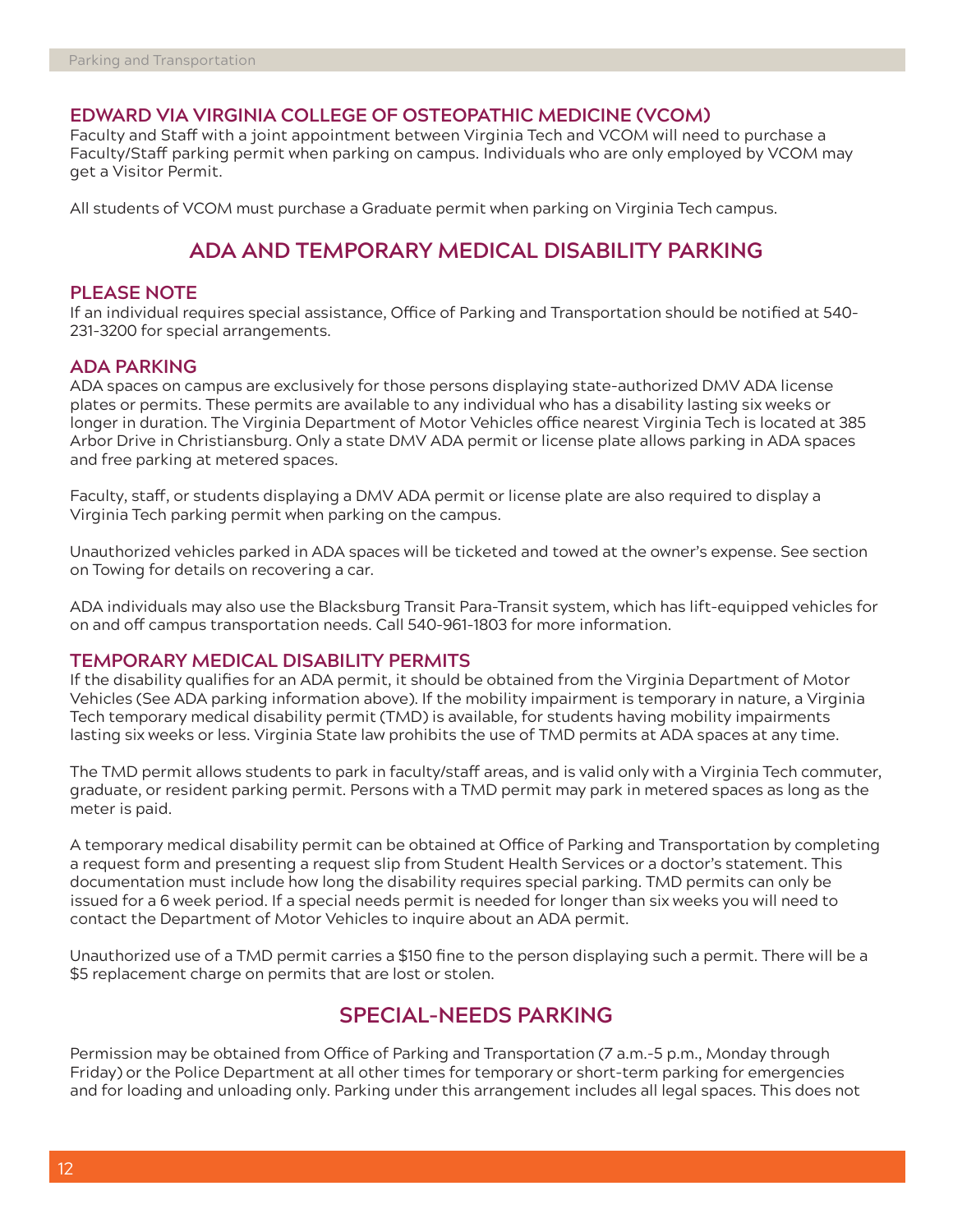include parking in fire lanes, bus lanes, roadways, air intake zones, ADA zones, or metered spaces. Permission must be obtained before parking and only Office of Parking and Transportation and the Police Department are authorized to grant permission to the individual(s). Anyone with a parking problem should contact Office of Parking and Transportation to seek a possible solution before parking illegally. Emergency flashers or signs on a windshield indicating the vehicle is disabled or loading/unloading are not acceptable notification.

## **LOADING/UNLOADING**

Long-term parking is prohibited at loading docks, and other areas commonly used for loading. Thirty minutes is the maximum time allowed for loading and unloading. A current Virginia Tech parking permit and prior authorization is required to use this service. Authorization, recorded on the Office of Parking and Transportation green log sheet, can be obtained by calling Office of Parking and Transportation 7 a.m. to 5 p.m., Monday through Friday, or the Police Department at any time during the day or night. (We do not green log in Owens, Dietrick, Hahn Hurst Basketball Lot, or the Basketball Extension Lots at all and we cannot green log in Engel Lot after 4:30 p.m.) Please have your license plate and permit number available when you call. After the vehicle has been loaded or unloaded, it should be moved to a legal parking space. Vehicles in violation of this policy will be ticketed and/or towed at the owners' expense. The policy is enforced 24 hours a day, seven days a week.

Students, faculty, and staff who need to load/unload on a regular basis may have their department request a Temporary Departmental Loading Permit. A Virginia Tech parking permit must be displayed along with this permit. Request forms can be obtained from Office of Parking and Transportation and should be filled out by the departmental liaison, supervisor, or course advisor.

Resident permit holders may park in most faculty/staff areas near residence halls after 2:30 p.m. on Fridays for loading and unloading. You are allowed to park for a maximum of 30 minutes without calling into Office of Parking and Transportation. However, Owens lot, Dietrick Dining Hall lot, and the Hahn Hurst Basketball Practice Facility lot, and the Basketball extension lot are reserved exclusively for faculty and staff 24 hours a day, seven days a week.

## **DISABLED VEHICLES**

The Office of Parking and Transportation and the Police Department should be notified immediately if an automobile is disabled. Emergency flashers or signs on the windshield indicating the vehicle is disabled are not sufficient. Any disabled vehicle in a roadway, blocking traffic, creating a hazard, or illegally parked in an ADA space will be towed immediately at the owner's expense. If the disabled vehicle is parked in a legal parking space, it is to be removed within 24 hours.

Parking enforcement officers are available to assist motorists in repairs such as jump starting vehicles. They also can assist motorists who have been locked out of their vehicles. This service (MAP: Motorist Assist Program) is available Monday through Friday, 8 a.m.-9 p.m. by calling 540-231-6411. These services can only be provided in areas where a university parking permit is required.

Parking lots are not designed or intended for automobile repairs. If repairs become necessary, permission must be secured from Office of Parking and Transportation or the Police Department. Permission will be granted only for minor repairs, and never for more than 24 hours.

## **SPECIAL-EVENT/SPECIAL-GROUP PARKING**

Four weeks prior to the event, coordinators for large special events that anticipate 50 or more participants need to contact the Office of Parking and Transportation at 540-231-3200 for parking coordination.

Office of Parking and Transportation will:

- $\triangleright$  Identify the most appropriate parking location for event participants. In most cases this will be in perimeter lots.
- Advise how to schedule convenient shuttles to bring participants from the designated event lot to the event location.
- ▶ Coordinate event parking permits.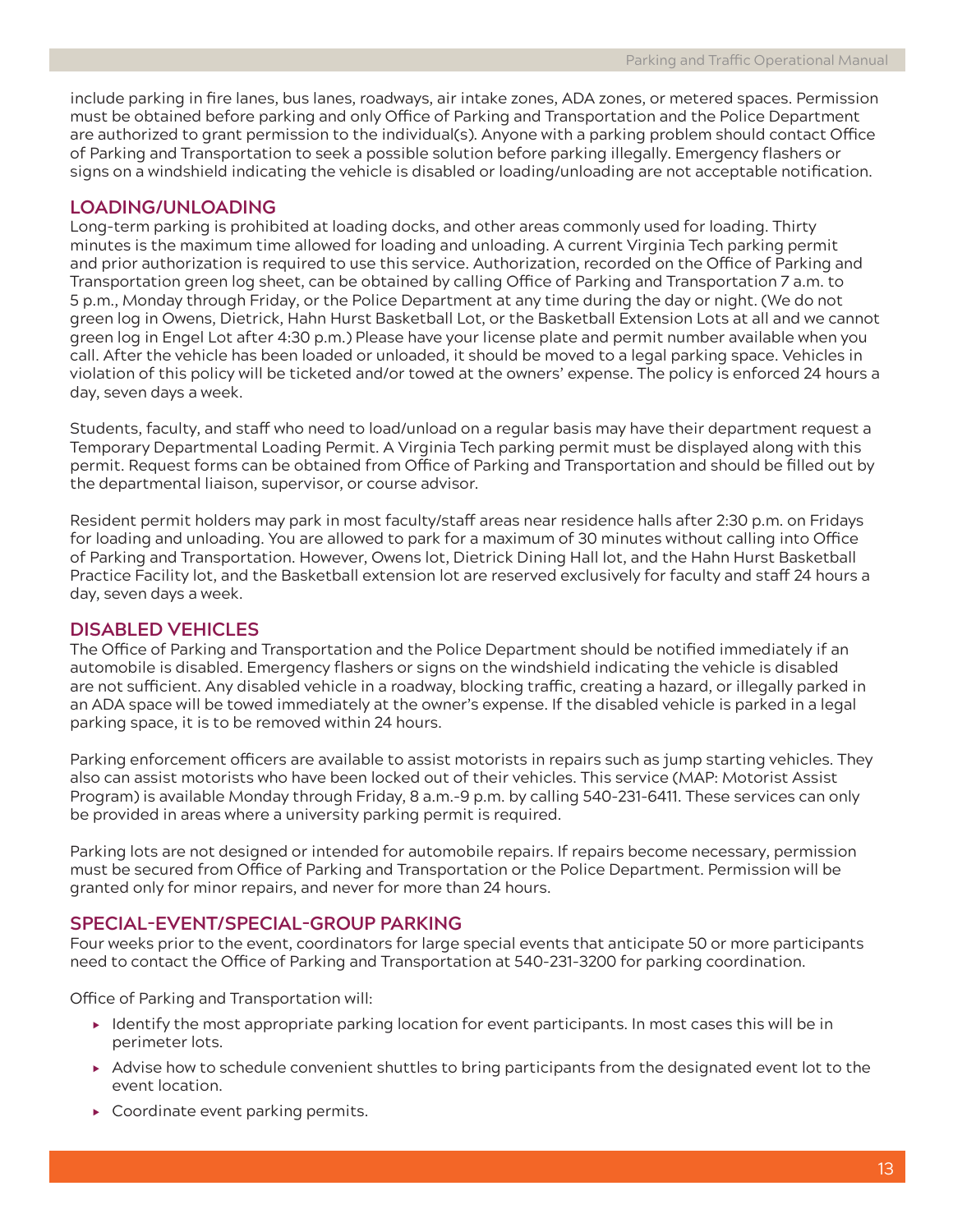- ▶ Coordinate placement of appropriate lot signs.
- Assist in assignment and training of lot attendant, if needed.

The Office of Parking and Transportation hopes that the use of Special Event Parking will lead to a reduction in the rate of conflict between the needs of parking customers on campus.

#### **RESIDENCE HALL MOVE-IN/MOVE-OUT**

Special parking arrangements are in effect for these periods. Thirty minutes is the maximum time allowed for move-in/move-out. Unless otherwise directed, there will be no parking on the grass or on sidewalks. Call the Office of Parking and Transportation for more information.

Faculty/staff parking areas affected by move-in and move-out are Washington Street, Kent Street, Owens Dining Hall Lot, Dietrick Dining Hall Lot, Engel Lot, Coliseum Lot, Basketball Practice Facility lot, and the south side of the Drillfield (War Memorial Gym area). Faculty/Staff are asked to find alternative parking in Litton Reaves Lot (Wallace/Litton Reaves), Stanger Lot, Prices Fork Lot/Perry Street Lot, Perry Street Parking Deck, and the Duck Pond lot beyond the golf course at the end of the Duck Pond. Faculty/staff should watch for additional information on signs posted in parking lots and/or in campus publications.

# **ENFORCEMENT**

Only designated Office of Parking and Transportation and Police Department employees have the authority to enforce the parking rules.

The university reserves the right to prohibit or restrict parking on university property for special circumstances. Any individual who accumulates 10 or more unpaid citations in an academic year is considered to be abusing parking privileges and may lose parking privileges on campus for the remainder of that period. The Office of Parking and Transportation reserves the right to confiscate the parking permit attached to such a vehicle, and there will be no refund to the owner of that permit. In addition, the vehicle may be towed from campus at the owner's expense.

If a vehicle is parked illegally in the same space over 24 hours or on consecutive days, it may receive additional citations. Vehicles parked illegally and then moved to another illegal space may also receive additional citations.

#### **EXPIRED METER**

Virginia Tech has parking meters available to meet short-term parking needs of visitors, employees, and students. Most meters take nickels, dimes, and quarters. Parking permits (including visitor permits) never allow free parking at meters.

Meters are enforced from 7 a.m. to 5 p.m., Monday through Friday. The only exceptions are the meters located in the Bookstore Lot. These meters are enforced from 7 a.m. to 6 p.m., seven days a week. Vehicles parking at meters for an excessive amount of time can be ticketed more than once.

Please notify Office of Parking and Transportation before moving a vehicle from a defective meter so that the meter may be checked immediately.

#### **PARKING IN AN UNAUTHORIZED AREA**

Resident, commuter, and graduate student permit parking is prohibited on campus streets and in faculty/ staff parking areas (except where signs designate otherwise) from 7 a.m. to 5 p.m., Monday through Friday. Parking at other times may also be prohibited as announced and/or posted in all parking areas.

Overnight parking (2-6 a.m.) on campus is prohibited except for university business. Residents displaying a resident parking permit are allowed to park in resident parking lots overnight. For non-resident to park overnight, they need to make prior arrangements with Office of Parking and Transportation (8 a.m.-5 p.m., Monday through Friday) or the Police Department all other times. Employees and students cannot use campus parking as residence and/or non-university business parking.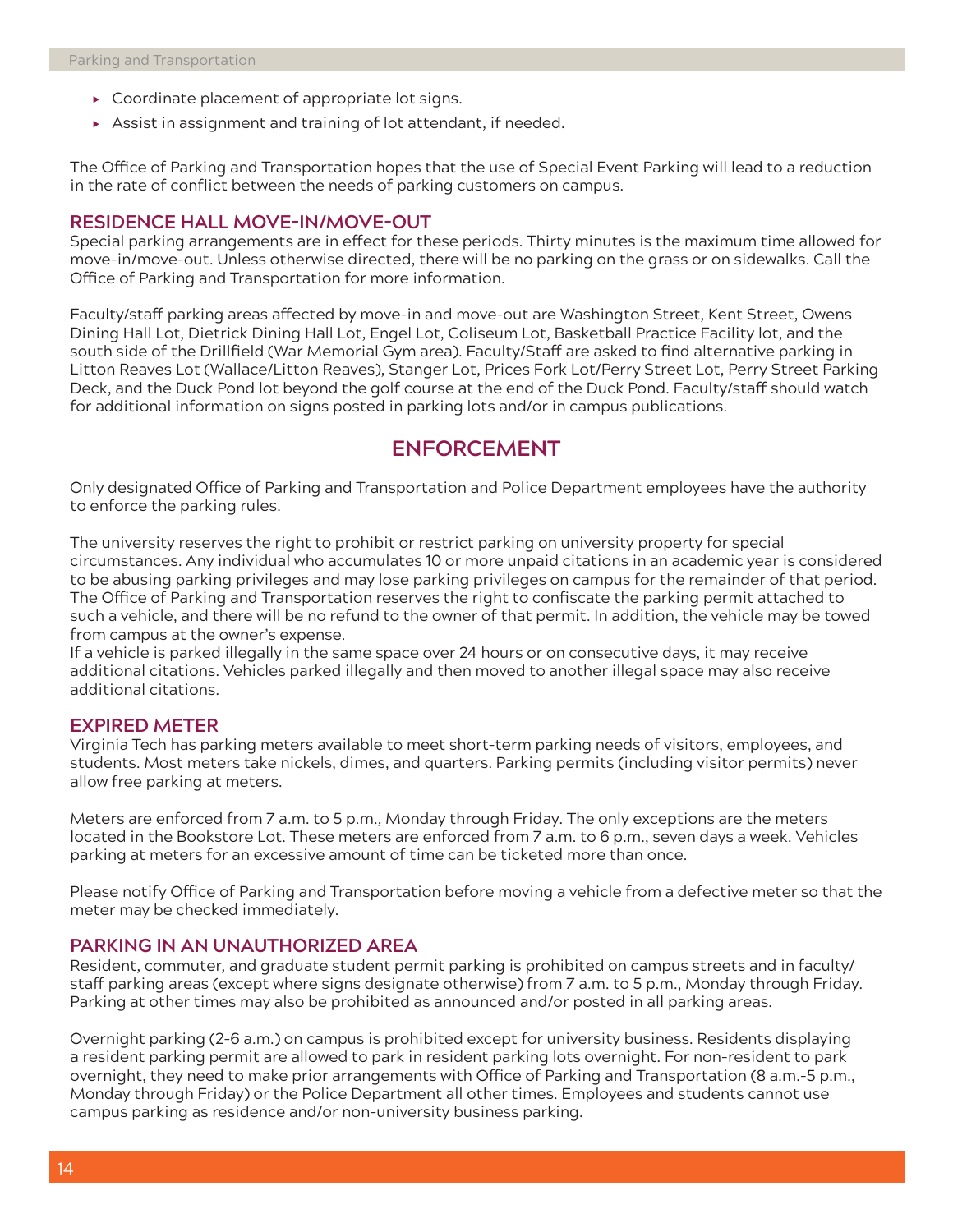The policy for loading and unloading vehicles is outlined in the Special Needs section. Long-term parking in service vehicle spaces is also prohibited.

Only vehicles displaying a Faculty/Staff permit are allowed to park in the Hahn Hurst Basketball Practice Facility lot, Basketball Practice facility extension lot, Pamplin Hall lot, Owens and Dietrick Dining Hall Lots. These lots are reserved for faculty/staff 24 hours a day, seven days a week.

The Drillfield is reserved for faculty/staff displaying a valid parking permit, Monday through Friday from 7 a.m. to 5 p.m. Graduate students displaying a valid graduate parking permit will be allowed to park on the Drillfield between the hours of 5 p.m. and 8 p.m.

Parking in designated service vehicle spaces (between white-painted control lines) is allowed after hours (5 p.m. to 7 a.m.) and on weekends unless otherwise noted by a sign. All service drives are considered to be fire lanes with no parking zones 24 hours a day, seven days a week. These areas include but are not limited to the Field House, Cochrane, Ambler Johnston, Cowgill, Miles, Pritchard, Litton Reaves, and Saunders. Regular service spaces are available for use after normal business hours (between 5 p.m. and 7 a.m., Monday through Friday) and on weekends, unless signed otherwise.

## **PLEASE NOTE**

If you forget your permit on any given day, stop by Office of Parking and Transportation to verify your registration and obtain a one-day permit before parking on campus. These permits are \$5 per day.

Persons registered with Office of Parking and Transportation who are cited for inadvertently failing to display a permit, may request that their citation be voided. To make this request you must contact Office of Parking and Transportation within 10 calendar days of citation issuance. This request may be made a maximum of three times within an academic year.

Vehicles not registered with Office of Parking and Transportation prior to parking on campus will receive an "Unauthorized Area" citation.

## **PARKING IN A NO PARKING ZONE**

Parking is only permitted in authorized, clearly identified parking spaces. Parking is not allowed in or on lawns, grass, loading zones, pedestrian crosswalks, ADA spaces, ADA access ramps, yellow lines or curbs, service drives, service vehicle spaces, and unmarked areas without specific authorization. Parking on any sidewalk is prohibited at all times. Bagged or covered signs indicate special purpose or no parking. Note that ADA access ramps are the stripped spaces next to ADA spaces and are considered part of the ADA zone. Refer to University Policy 5000:Facilities Usage and Events (section 2.7.4) for more information.

## **PARKING IN A ROADWAY**

Parking is only permitted between white-painted control lines. Do not park in areas outside the whitepainted control lines since these are considered to be roadways. Roadways designate safety zones established by traffic engineers to facilitate free and safe movement of emergency vehicles and other traffic moving into and out of the area. This applies to all areas whether they are painted yellow or not.

#### **OTHER (MISCELLANEOUS NO PARKING SITUATIONS)**

Vehicles are not permitted to occupy multiple spaces (double parking), park facing in the wrong direction, etc. This violation may also include any of the no parking zones mentioned in the above section.

## **MOTORCYCLES**

Motorcycles are allowed to park in designated motorcycle areas denoted by signs. If parked in a regular vehicle space, the motorcycle must display the permit type required in that lot. Other types of vehicles are not allowed in areas that are designated for motorcycles.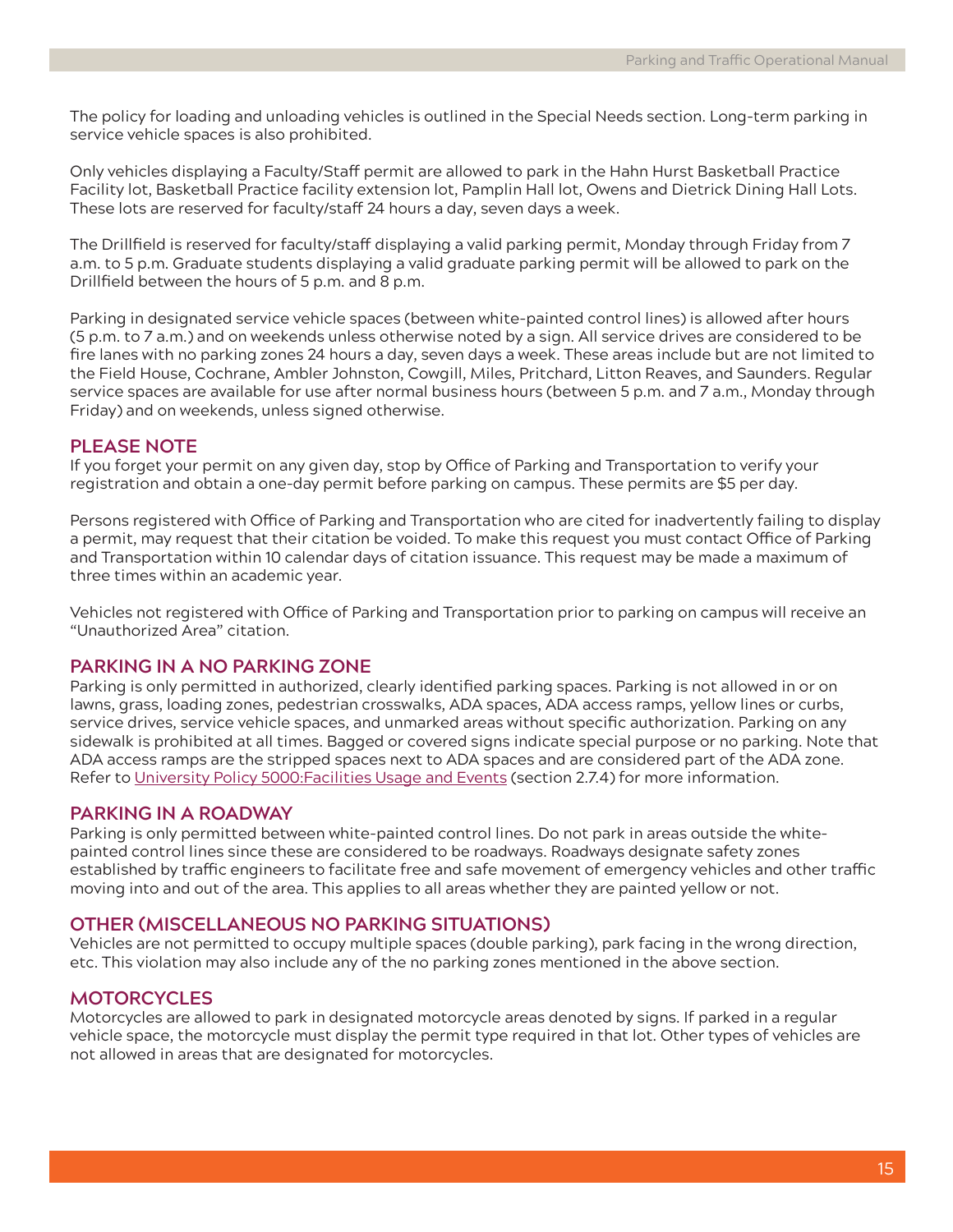#### **EMERGENCY SNOW ROUTE POLICY**

When there is any accumulation of snow, all streets and parking lots will have to be cleared of parked vehicles so the snow can be removed. Parking on emergency snow routes and most other areas of campus will be prohibited until the snow has been removed. Any vehicle parked so that it obstructs or interferes with the process of snow removal may be ticketed and towed at the vehicle owner's expense. Please adhere to media broadcasts as well as posted signs.

By midnight on the day that the snow emergency was declared, all resident students must have their cars parked in the resident lots (Duck Pond Road Resident Lot and Stadium Resident Lot). Resident cars that are parked outside of these areas are subject to ticketing and towing. Residents must remain parked in the resident lots until the snow emergency has been lifted.

The snow routes include: all parking areas on the west side of the Drillfield, Washington Street, Kent Street, and Spring Road.

During times of inclement weather, call 540-231-3200 for specific information on available campus parking. When Virginia Tech is closed, only emergency personnel should park on campus.

#### **OVERTIME PARKING**

Timed parking areas (e.g., in front of Burruss Hall, drop-off spaces by the library, ATM spaces at the Bookstore, etc.) are strictly enforced to provide limited, short-term parking, for the purpose of brief business in certain areas for all university users. Vehicles parked in excess of time restrictions indicated on courtesy permits will also be in violation of overtime parking.

## **PARKING IN AN ADA ZONE**

ADA parking spaces on campus are exclusively for those persons displaying valid state-authorized DMV ADA license plates or permits. Unauthorized vehicles parked in an ADA space will be ticketed and towed at the owner's expense. It is also a violation to park in ADA access ramps, which are the striped spaces next to ADA spaces.

#### **PARKING IN A FIRE LANE, BUS LANE, OR AIR INTAKE AREA**

Vehicles parked in fire lanes (designated by signs), bus lanes (designated by BT signs), or air intake areas (designated by air intake signs) will be ticketed and/or towed at the owner's expense.

#### **UNAUTHORIZED USE OF PERMIT**

The misuse, resale, fabrication, alteration, or unauthorized transfer of a Virginia Tech parking permit is illegal. Permits are required to be purchased from Office of Parking and Transportation. Permits are to be used only by the original purchaser and only on the vehicle(s) registered with Office of Parking and Transportation. Vehicles displaying lost, stolen, or fraudulent Virginia Tech parking permits will be ticketed, immobilized, and/or towed immediately. Campus police will be notified.

"Unauthorized Use of Permit" violations will be assessed against the person who purchased the permit or the person to whom the vehicle is registered with the DMV. An "Unauthorized Use of Permit" citation carries a \$150 fine and may carry a judicial referral and/or criminal charge.

Office of Parking and Transportation reserves the right to restrict the sale of permits for previous misuse of a permit.

#### **BICYCLES**

See section on "Bicycle Information."

#### **PLEASE NOTE**

All parking violations are the responsibility of the person who purchased the permit or the person to whom a vehicle is registered with the DMV. Violations that are issued to a member of the immediate family of a faculty/ staff member or student are assumed to have been committed by the faculty/staff member or student.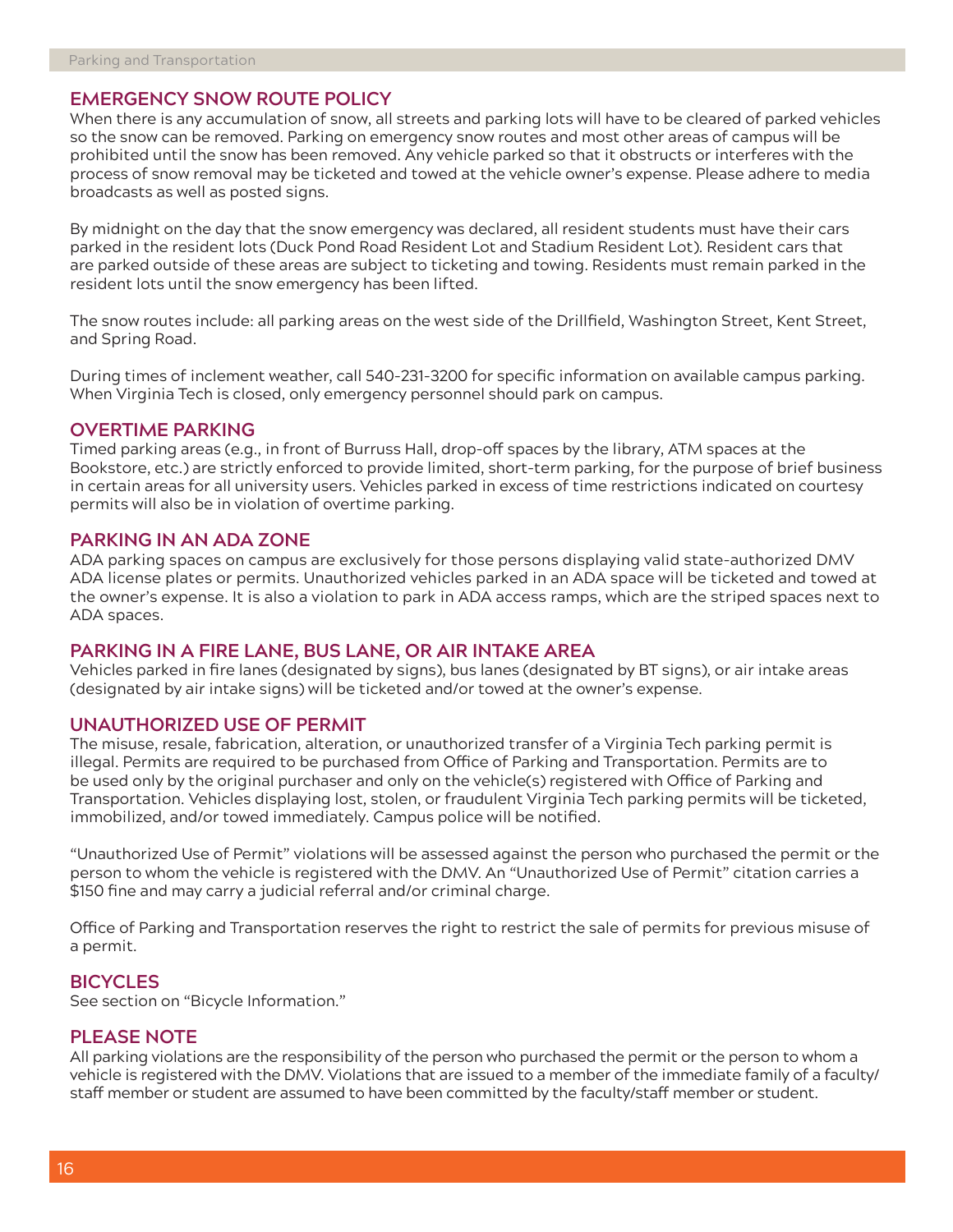# **FOOTBALL AND BASKETBALL PARKING**

Parking in specific lots on campus is prohibited during the football and basketball seasons. Please refer to the Office of Parking and Transportation website for current information regarding football and basketball parking. Failure to observe these regulations can result in towing.

Parking in the restricted parking lots is prohibited during any other special event when prior notice is given by the posting of signs the morning of the event. Failure to comply with these restrictions will result in the vehicle being ticketed and/or towed at the owner's expense. Special parking arrangements can be made by calling the Office of Parking and Transportation 7 a.m.-5 p.m. and the Police Department after hours.

There will be a per game charge to park in designated public lots located on the Virginia Tech campus. Virginia Tech faculty/staff and students who have purchased a yearly or semester Virginia Tech parking permit are exempt from this charge. For more information call 1-800 VA TECH 4 or visit the athletic website.

# **NORTH END CENTER GARAGE**

Faculty and staff, and those with valid North End Center Garage parking permits may park in the North End Center Garage. Visitors wishing to park in the garage will need to pull a ticket from the machine and before they leave have the department issue them a validation ticket to exit. Students who are visiting a department in the North End Center may pull a ticket and have the department validate their parking, otherwise they may park on levels 1 or 2 and pay the hourly rate to park.

# **OAK LANE COMMUNITY AND GRADUATE HOUSING PARKING**

Undergraduate residents of the Oak Lane Community (Special Purpose Housing) qualify for an Oak Lane permit and graduate students qualify for a graduate permit.

Residents of the Oak Lane Community (OLC) are only allowed to park overnight in the Oak Lane. When parking from 7 a.m. to 5 p.m., residents of Oak Lane Community must display a Virginia Tech parking permit issued by Office of Parking and Transportation. There will be a \$5 replacement charge on permits that are lost or stolen.

Visitors to the Oak Lane Community should park in the Overflow Lot adjacent to the Duck Pond on Oak Lane. Visitors need to make prior arrangements for transportation from the Overflow Lot to the Oak Lane Community. Residents of the Oak Lane Community and the Blacksburg Transit are convenient sources for such transportation. The Faculty/Staff spaces at Oak Lane are enforced 24 hours a day, 7 days a week.

Students displaying an Oak Lane decal and a Virginia Tech Commuter parking permit together will be allowed to parking in the following Faculty/Staff spaces, Monday–Sunday, at the following times:

- $\triangleright$  Owens Lot, 4:30 p.m. -9:30 p.m.
- $\triangleright$  Dietrick Lot, 4:30 p.m. -12:30 a.m.

This permit does not allow parking in areas restricted by signs, ADA spaces, loading zones, service vehicle zones, timed areas, sidewalks, grass, admission areas, and the right side of the Squires lot. This permit also does not allow free parking in metered spaces.

Oak Lane permits are available through the Office of Parking and Transportation and they are only available to Oak Lane residents.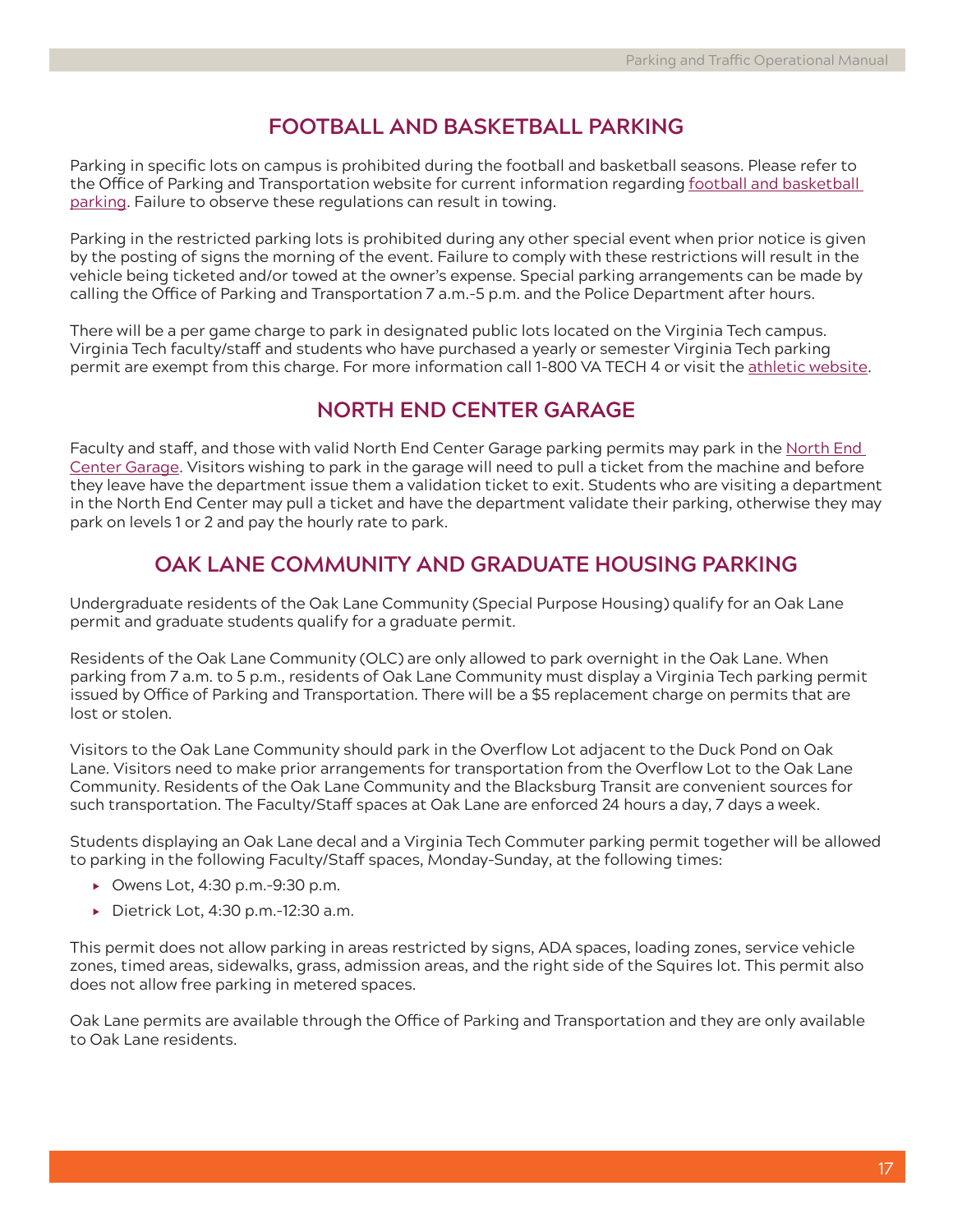# **GOLF COURSE, TENNIS PAVILION, REC FIELD, AND FIELD HOUSE PARKING**

Individuals may park in the specially designated parking areas at the Golf Course only while registered at the clubhouse and playing golf. A Virginia Tech parking permit is not required to park in this area.

Before playing tennis, players must register at the Tennis Pavilion. A Virginia Tech parking permit is required to park in the area adjacent to the pavilion.

Parking behind the Field House is only permitted for ADA patrons and service vehicles 24 hours a day, seven days a week. ADA and service vehicle permits are required to park there.

Additional parking for participants at the Tennis Pavilion, Rec. Field, and Field House is available in the Chicken Hill lot located below the Tennis Pavilion. A Virginia Tech parking permit is required to park in this lot.

# **INN AT VIRGINIA TECH**

Overnight guests of the Inn at Virginia Tech will be allowed to park in the parking spaces in front of the building. Accommodations for buses are also provided.

Guests that are only at the Inn for the day will need to obtain a visitor pass from the front desk at the Inn at Virginia Tech. Virginia Tech employees and students must park in their respective area(s) and display a current university parking permit.

Any guest of the Inn who would wish to park on the Virginia Tech campus will need to obtain a visitor parking permit at the visitor center. This permit allows parking in faculty/staff and student spaces while on campus and is only valid when used by a guest of the Inn at Virginia Tech who is not affiliated with the university.

# **MOTORIST ASSIST PROGRAM**

Parking enforcement officers are available to assist motorists in repairs with jump starting vehicles. They also can assist motorists who have been locked out of their vehicles. This service (MAP: Motorist Assist Program) is available Monday through Friday, 7 a.m.-5 p.m. by calling 540-231-3200, and 5 p.m. to 9 p.m. by calling the Police department at 540-231-6411. These services can only be provided in areas where a university parking permit is required.

# **ESCORT SERVICE**

The Police Department provides a dusk-to-dawn escort service. Call 540-231-SAFE (7233) for details.

# **FINES AND VIOLATIONS**

All citations need to be paid or appealed within 10 calendar days. Failure to pay the citation and formally appeal negates any right to further address the citation. Paying a ticket is not an admission of guilt. If after review the ticket is overturned, a refund will be mailed to the appellant, or applied back to credit card.

## **LIST OF CITATION FINES**

| <b>Citation Description</b> | <b>Citation Fine</b> |
|-----------------------------|----------------------|
| Warning                     | \$0                  |
| <b>Bicycle</b>              | \$25                 |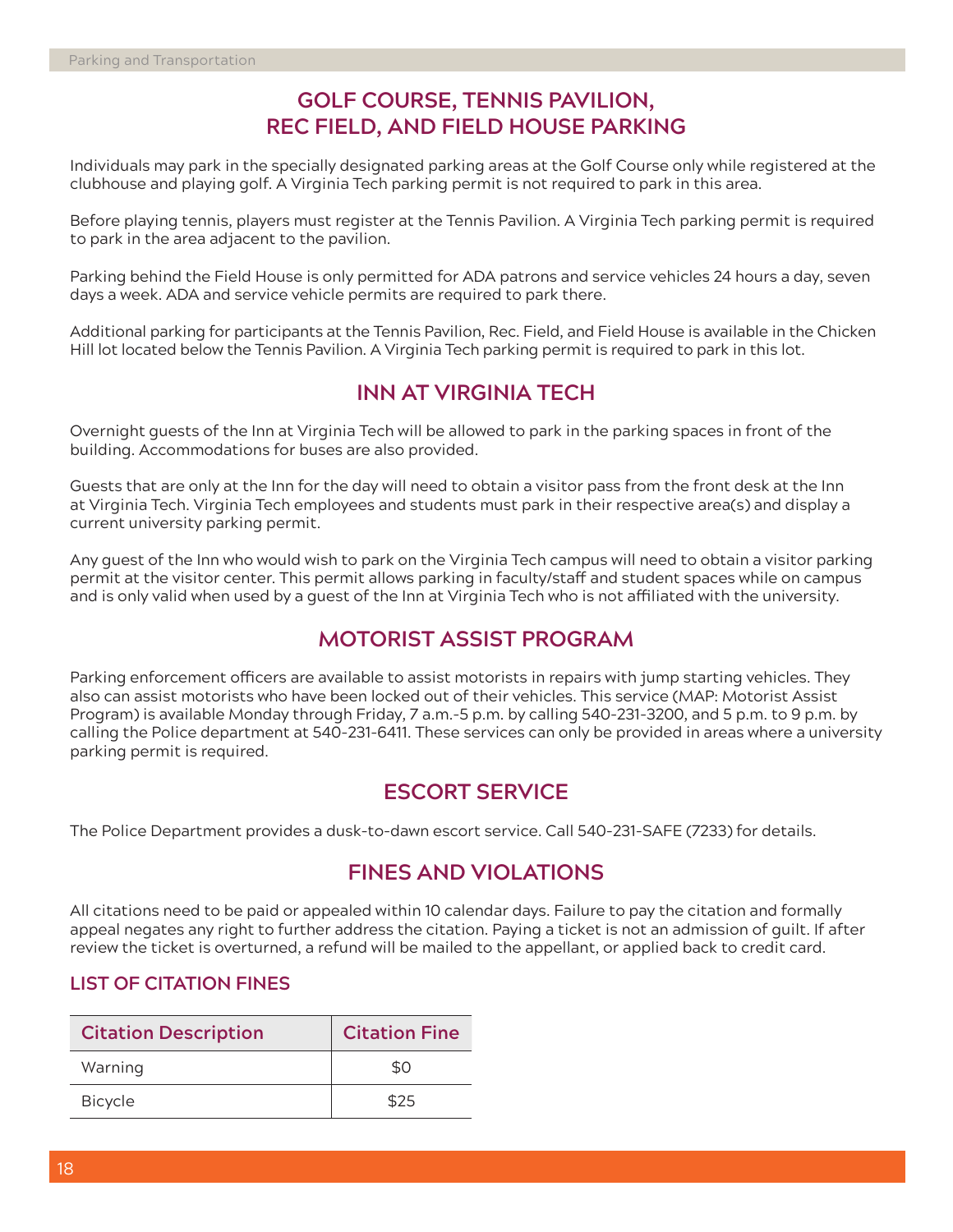| <b>Expired Meter</b>                | \$30  |
|-------------------------------------|-------|
| Parking in an Unauthorized<br>Area  | \$35  |
| Parking on a Yellow Line or<br>Curb | \$35  |
| Parking in a No Parking Zone        | \$35  |
| Parking in a Roadway                | \$35  |
| Other or Service Vehicle Only       | \$35  |
| Overtime Parking                    | \$35  |
| Fire, Bus, or Air Intake Lane       | \$65  |
| Parking in a ADA Zone               | \$150 |
| Unauthorized Use of Permit          | \$150 |
|                                     |       |

Parking fines not received at Office of Parking and Transportation within 10 calendar days from the date of citation issuance shall result in an additional \$10 late fee. Payments sent through the U.S. mail must be postmarked within seven calendar days of citation issuance. Payments sent through campus mail must be received by the 10th day of citation issuance. Lost, stolen, or misplaced citations do not excuse the late fee.

All student accounts with citations 10 days past due will be blocked regardless of the amount. Accounts must be paid in full for the block to be removed. In addition to blocking accounts, grade transcripts may be withheld until the account is paid in full.

Faculty and staff fines may be handled as a payroll deduction, as an offset against the Commonwealth of Virginia Vendor Debt Setoff Program, and/or assessed against any other money due to you from the university. Nonpayment of fines may result in blocked class registration and/or withheld grade transcripts. Outstanding fines may also be given to a collection agency. Accounts sent to collections will be assessed an additional collection cost.

When a vehicle is found to be in violation, fines are assessed to:

- 1. The person, company, corporation, or firm in whose name the vehicle is registered with at the Virginia Department of Motor Vehicles or the corresponding agency of another state or nation.
- 2. The person who purchased the university permit displayed on the vehicle.
- 3. The son, daughter, spouse, or ward of the registered owner enrolled in or employed at Virginia Tech.
- 4. Anytime a permit is confiscated a replacement permit will have to be purchased.

# **PAYMENT OF PARKING FINES**

Parking fines may be paid:

- 1. On the web.
- 2. In person at the Office of Parking and Transportation, 505 Beamer Way. Parking Services does not accept unwrapped or loose coins as payment. Large quantities of coins should be rolled and labeled with name and ID number.
- 3. By U.S. mail. The payment envelope must be postmarked no later than seven days from the date of citation issuance to avoid a late fee. Mail to: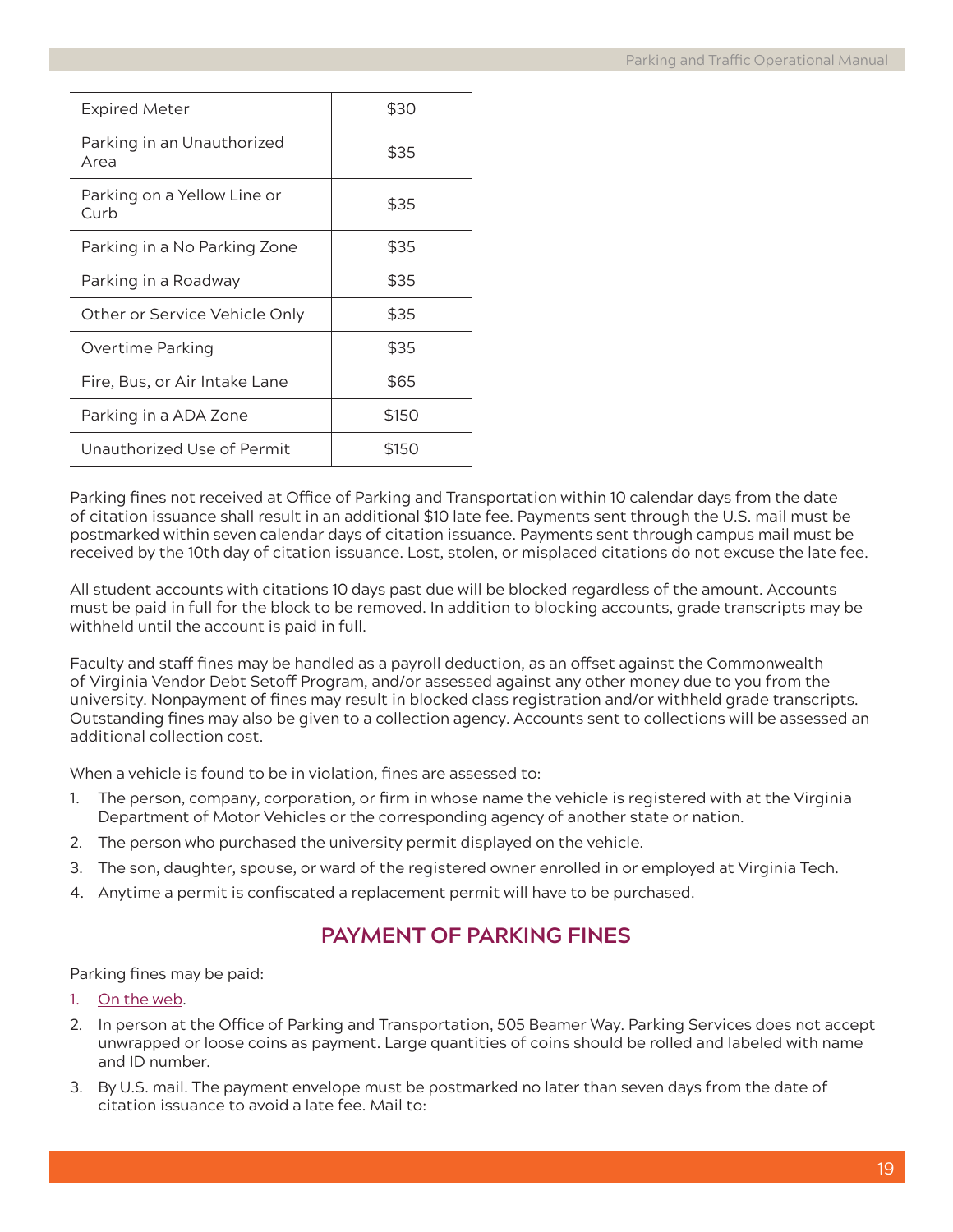#### Office of Parking and Transportation 505 Beamer Way (0540) Virginia Tech Blacksburg, VA 24061

- 4. By dropping the citation and payment in the locked box outside the Office of Parking and Transportation at the address above. Payment must be received by the 10th day of citation issuance to avoid a late fee. Payments dropped off in the lock box will be taken to the Office of Parking and Transportation on the next business day.
- 5. Via campus mail (code 0540). Payment must be received by the 10th day of citation issuance to avoid a late fee.

Checks should be made payable to: Treasurer, Virginia Tech.

PLEASE DO NOT SEND CASH THROUGH THE MAIL OR DEPOSIT CASH IN LOCK BOX.

# **TOWING AND BOOTING POLICY**

## **VEHICLE TOWING**

Vehicles may be ticketed and/or towed at the owner's expense whenever a vehicle is illegally parked or under the following circumstances:

- 1. When a vehicle is displaying a lost, stolen, or fraudulent Virginia Tech parking permit.
- 2. When a vehicle is illegally parked in an ADA area, ADA access, or fire lane (such towing is required by state law).
- 3. When a vehicle is illegally parked, restricting traffic, or creating a traffic hazard (i.e., roadways, curbs, bus lanes).
- 4. When \$200 or more unpaid citations and late fees have accumulated, or when one or more citations are 120 or more days past due.
- 5. When vehicles are parked on designated emergency snow routes and parking lots. For more details see the Emergency Snow Route section under Enforcement.
- 6. When vehicles are parked in violation of an athletic event restriction.
- 7. If the owner, when notified by Office of Parking and Transportation or the Police Department to move a vehicle, does not accomplish this move within the specified time.
- 8. When a vehicle is parked illegally at a loading dock, air intake area, or bus lane.
- 9. When a vehicle is parked in any manner deemed unsafe by Parking Enforcement officers and when in violation of signs or verbal orders given by parking enforcement or police officers.
- 10. When a vehicle is considered by parking enforcement or police officers to be abandoned (i.e., not displaying a state license plate or state inspection sticker). It has also been considered abandoned when the vehicle has been parked on campus for more than 48 hours with no contact from the owner to the Office of Parking and Transportation or the Police Department.

In any of the above mentioned cases, the vehicle will be ticketed and towed at the responsible person's expense. In cases involving outstanding fines or fees owed to the Office of Parking and Transportation, the vehicle will be held by the towing service until such fees are paid.

According to state law, if the tow truck is called and the vehicle owner arrives on the scene to move the vehicle, the tow order may be canceled, under the discretion of the tow truck driver. If the truck has already left the towing company premises, the person responsible for the vehicle may still be required to pay towing costs before being permitted to move the vehicle. A citation for illegal parking will also be issued.

The Office of Parking and Transportation and Police Department are not responsible for damage resulting from towing or immobilization of vehicles.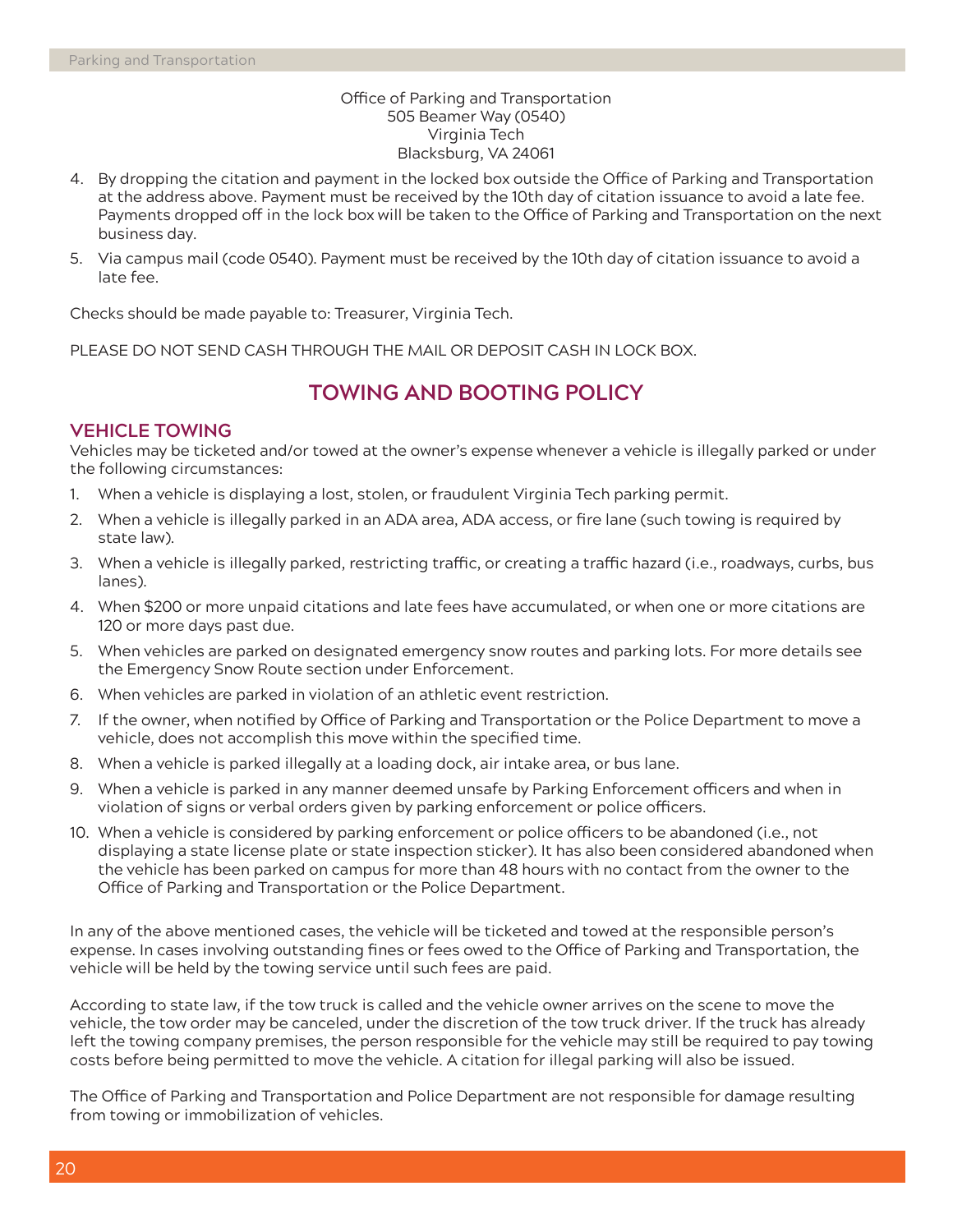#### **VEHICLE RECOVERY**

If a vehicle is towed or immobilized, the owner or person responsible must report to the Office of Parking and Transportation or the Police Department to make arrangements to recover the vehicle. Any fines, towing costs, and/or booting costs must be paid before the towing company will release the vehicle. Proof of payment must be produced before the vehicle can be released or the boot removed.

## **BOOTING POLICY**

In an effort to discourage habitual offenders of the parking regulations at Virginia Tech, the Office of Parking and Transportation will place a wheel boot on vehicles associated with accounts that have received five or more tickets in any semester, or have one or more citations that are more than 120 days past due. Vehicle ticket totals will start at zero at the beginning of each new semester. In addition, anyone displaying a reported lost or stolen permit can be booted in an effort to recover the permit.

The procedure for booting will be as follows:

- $\triangleright$  The fourth citation will contain a warning notice that in the event of the issuance of a fifth citation, the vehicle will be booted.
- $\triangleright$  Upon issuance of a fifth ticket, and with each ticket thereafter, a boot will be placed on the vehicle. Tickets accompanying a wheel boot will contain a booting information sheet explaining how to get the boot removed.
- A boot removal instruction sheet will be placed on the vehicle's windshield and a notification sticker on the driver's side window glass stating: **your vehicle has been immobilized. Do not try to move your vehicle with the boot in place. Instructions on how to have the boot removed can be found with your ticket.**

The procedure for boot removal will be as follows:

- $\triangleright$  The customer will need to pay a boot removal fee of \$35, as well as any unpaid citations. These fees can be paid at Office of Parking and Transportation. Prior to the release of the boot, proper customer identification and affiliation must be made and the system updated to reflect identified ownership.
- $\triangleright$  Upon payment of the boot removal fee, as well as any unpaid citations, the customer will need to notify the Office of Parking and Transportation who will dispatch an officer to the vehicle location. After verification of the payment of the boot removal fee and any unpaid citations, the boot will be removed.

If arrangements have not been made by the registered driver of the vehicle to remove the boot within 36 hours of placing the boot on the vehicle, the vehicle is subject to towing. The Office of Parking and Transportation may have the vehicle towed and impounded and the registered driver will be responsible for all fees incurred (including boot removal fee).

#### **ABANDONED VEHICLES**

Abandoned vehicles as defined in the Code of Virginia § 46.2-1201 will be disposed of in accordance with the same law. Any vehicle that does not have current license plates and/or has not moved in 48 hours will be presumed to be abandoned. See number 10 under the Towing Policy section and sections 46.2-1201 and 46.2- 1200 of the Virginia State code.

# **MOVING VIOLATIONS**

The Police Department is charged with the enforcement of all state laws, including the Motor Vehicle Code of Virginia. Traffic citations for moving violations are issued by the Police Department and are referred to local courts for a decision. Campus speed limits are radar enforced.

The speed limit on campus is 25 MPH unless otherwise posted.

The speed limit around the Drillfield is 15 MPH.

Every person shall obey the instructions of any traffic control device, sign, or notice, unless otherwise directed by a traffic control officer.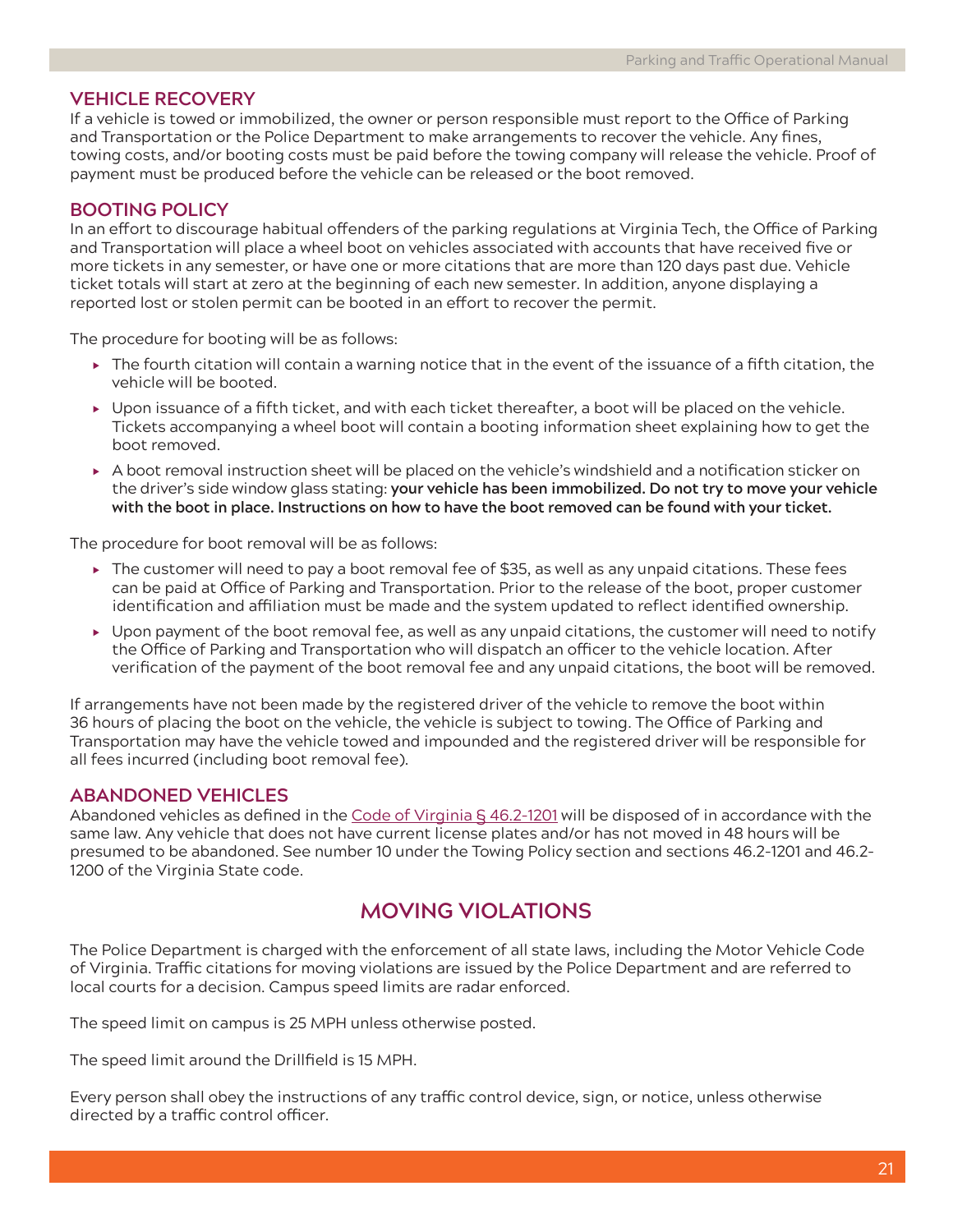All Virginia Tech police officers have the authority to enforce the laws of the Commonwealth and the university pertaining to the operation of motor vehicles on campus property.

# **APPEALING A CITATION**

The appeals hearing officer for the university will review all written appeals involving non-moving traffic violations.

Citations received for parking in fire lanes, in roadways, ADA areas, ADA access areas, bus lanes, air intake areas, or metered spaces will not be viewed favorably in the appeals process except in valid emergency situations as determined by the appeals hearing officer.

If a person wishes to appeal a parking or bicycle citation, the procedure below should be followed:

- 1. All appeals must be filed within 10 calendar days of citation issuance. All rights to appeal a citation are waived after this 10-day period. Failure to formally appeal or pay a citation negates any right to further address the violation.
- 2. Tickets must be paid in full before being placed in appeals. If after review the ticket is overturned, a refund will be mailed to the appellant. If a check for an appeal is returned for insufficient funds, the appeal will be considered null and void.
- 3. The appeal must be made online or in writing on an official appeals form available in the Office of Parking and Transportation. This is necessary to ensure Office of Parking and Transportation has all the necessary information to process the appeal and satisfy audit procedures.

Please make sure the address and phone numbers you list are complete, accurate, and legible. The Office of Parking and Transportation cannot be responsible if you fail to receive your appeal notice under these circumstances. Remember to notify Office of Parking and Transportation of any address changes.

- 4. The issue of an appeal is whether or not the cited rule was violated. It is no excuse to "not mean" to violate a rule, to "see others" violate it, to "not realize" it was violated, or to have "violated it in the past without penalty."
- 5. All appeals should be finalized by the last day of classes. Citations issued within 10 calendar days of the last day of classes or during exams will likely be appealed during the following semester.
- 6. If you disagree with the decision made on your appeal, you may request that your appeal be reviewed by the Appeals Hearing Committee. The second appeal must be requested within 10 days of the postmark date on the first appeal. For your second appeal, you may appear in person before the Appeals Hearing Committee or you may have a written statement (usually the first appeal) read by the committee during the appeals hearing meeting. The decision of the committee is final.

# **BICYCLE INFORMATION**

All designated employees of the Office of Parking and Transportation and the Police Department have the authority to enforce these rules and regulations.

## **REGISTRATION**

#### **BICYCLES**

All bicycles on the Blacksburg campus must be registered with Office of Parking and Transportation. Registration is designed to prevent theft and assist with the recovery of stolen bicycles. Registration can be completed on-line. Failure to register a bicycle can result in fines or impoundment of the bicycle. Cyclists parking a non-registered bicycle on campus will be subject to a \$25 fine and impoundment or immobilization of the bicycle. All unregistered bicycles may be impounded or immobilized at the end of each academic year without prior notice. Impounded or immobilized bicycles may be retrieved after the owner presents proof of ownership to Office of Parking and Transportation.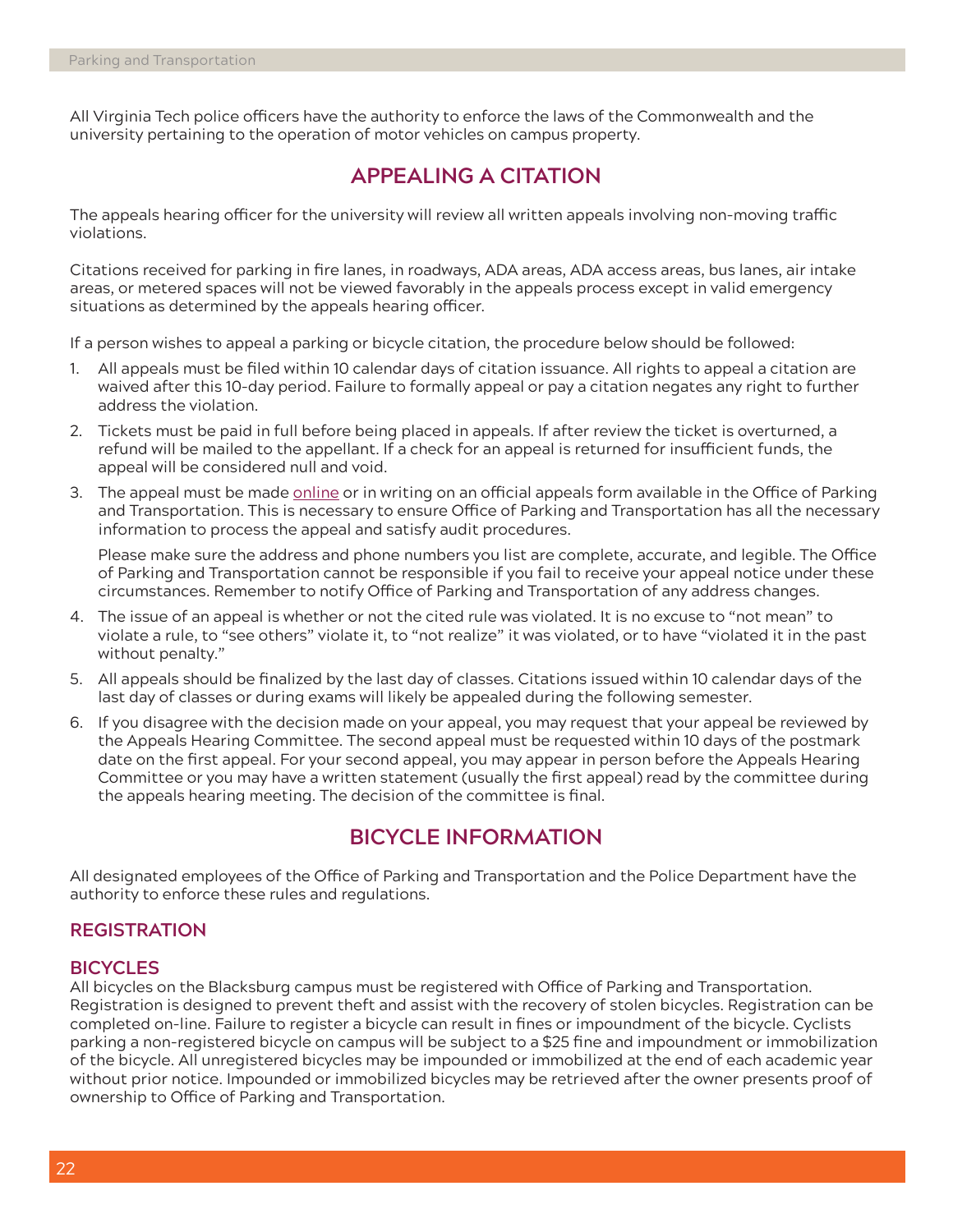## **MOPEDS, MOTOR SCOOTERS, AND POWER ASSISTED BICYCLES**

All mopeds, motor scooters and power assisted bicycles on the Blacksburg campus must be registered with Office of Parking and Transportation and the appropriate permit must be displayed. Permits are available for purchase at Office of Parking and Transportation. The serial number and a valid Hokie Passport are needed for registration. Failure to register a moped, motor scooter or power assisted bicycle can result in fines or impoundment of the vehicle.

#### **PARKING ENFORCEMENT**

Bicycles must be parked only at bicycle parking racks, except when written permission has been granted by the head of the department to keep a bicycle within the area assigned to the owner. Bicycles may be kept in a residence hall room with the agreement of the roommate. Bicycles may not be kept in any other area of a residence hall or building including, but not limited to: stairwells, hallways, corridors or doorways. No person is permitted to park a bicycle in locations other than those specified. Bicycles secured to benches, lamp posts, signs, or other unauthorized areas may be impounded or immobilized. Bicycles that are obviously inoperable or abandoned can be impounded throughout the school year or at the end of the year bicycle clean up. Bikes abandoned on campus collected during campus clean up periods will be held for 120 days before sending to Surplus for disposal. There will be a \$25 recovery fee charged to individuals during the holding period to cover administrative costs.

Operators of motor scooters and mopeds must adhere to the following guidelines or be subject to having their vehicle immobilized and receiving a citation from the VT Police Department or Office of Parking and Transportation:

- 1. A parking permit from Office of Parking and Transportation is required for motor scooters and mopeds to be parked on campus.
- 2. Vehicles must park in designated motor scooter and moped parking spaces and are not allowed to park in any other location (such as bike racks, stairways, breezeways, or on the sidewalks).
- 3. If a motor scooter/moped space is not available the motor scooter or moped can be parked in regular motorcycle or car space. If parked in a motorcycle or car parking space, permit affiliation must match the signed spaces (i.e. F/S, C/G, R).
- 4. Operators should also use the appropriate security features to ensure the vehicle is not stolen.
- 5. Maps of authorized parking areas are available at Office of Parking and Transportation and online.

Bicycles, mopeds, or motor scooters found parked and/or locked in areas other than those expressly stated within this policy may be impounded or immobilized by Office of Parking and Transportation or the Police Department. The Office of Parking and Transportation and the Police Department will not be held responsible for the replacement of locks damaged during this process. The person responsible for the bicycle, moped, or motor scooter will receive a parking citation.

Violations of any state regulations or university policy may result in a citation being issued by the Police Department or the Office of Parking and Transportation. Repeated violations may result in suspension or revocation of bicycle, skateboard, in-line skates, roller skates, EPAMDs, moped or motor scooter operation privileges on campus.

## **OPERATION ENFORCEMENT**

Bicycles are a useful means of transportation when used properly. By taking a few precautions bicycling can be a safe and enjoyable experience without fear of theft.

Every person operating a bicycle on university property is to comply with all applicable Virginia state statutes regarding bicycle operation, these regulations, and all traffic control devices.

Persons riding bicycles on campus are to practice courteous and defensive cycling. Cyclists will travel at safe speeds while considering pedestrians and their surroundings. At all times, cyclists are to be in proper control of their bicycles.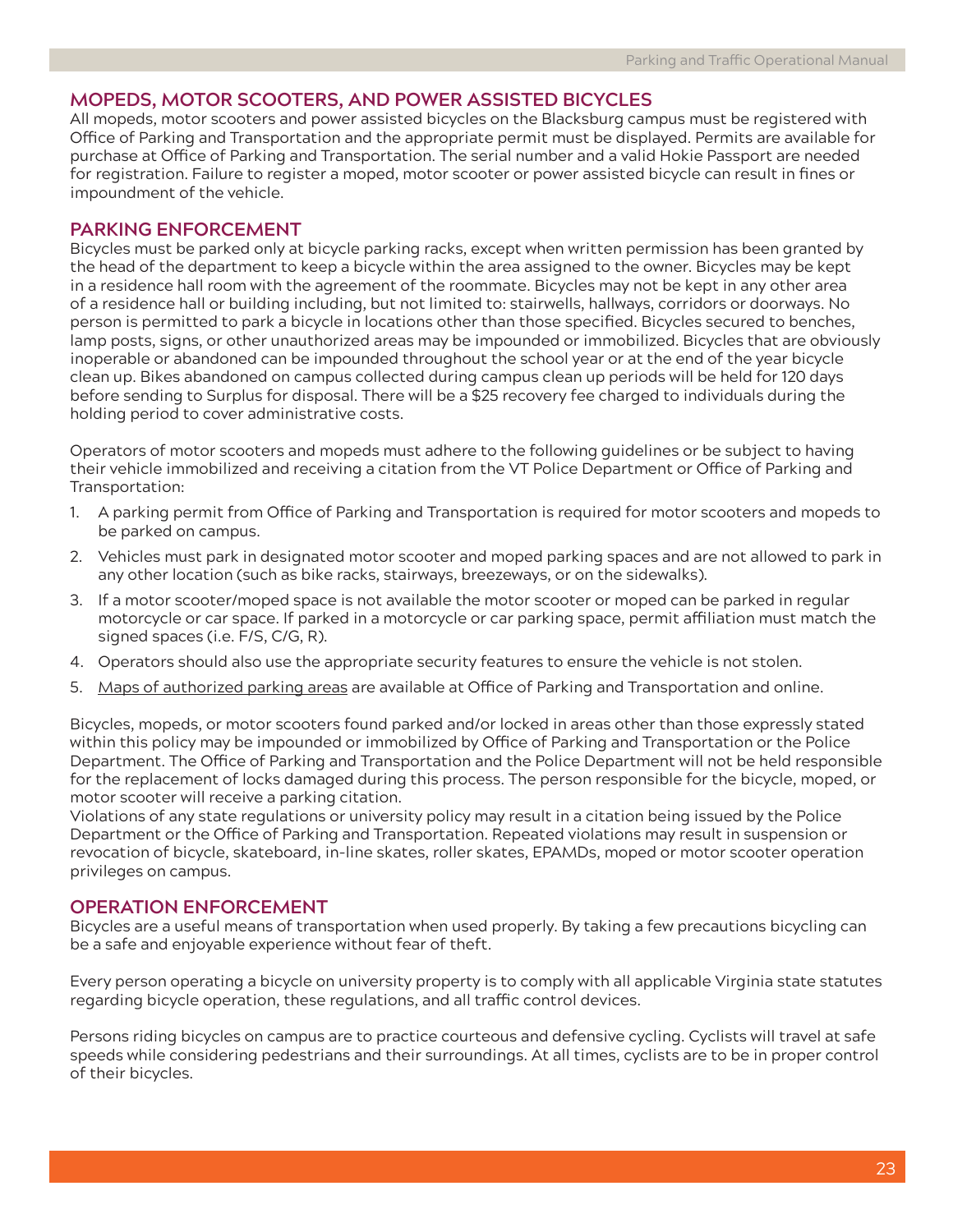## **OPERATIONAL TIPS**

- Persons may not operate a bicycle on any campus sidewalk, lawn, or designated pedestrian plaza, such as the Library Plaza, Cowgill Plaza, etc., unless otherwise signed as a shared pathway.
- $\blacktriangleright$  It is illegal to ride in the wrong direction on a one-way street or against the regular flow of vehicular traffic, including the Drillfield.
- Persons operating a bicycle will yield to pedestrians in situations of conflicting bicycle/pedestrian traffic.
- $\triangleright$  Ride single file, with traffic, and to the right of the roadway.
- Use bike paths when available.
- Use proper turn signals.
- $\triangleright$  Keep bicycle in proper mechanical condition.
- Watch for people exiting parked vehicles.
- $\triangleright$  Be vigilant of the unexpected from motorists. (The number-one statement of vehicle operators involved in accidents with cyclists is, "I didn't see him/her!")
- Virginia law requires a rear reflector and a headlight when riding at night.
- At crosswalks, always walk your bicycle since you are considered a pedestrian.
- $\blacktriangleright$  If involved in an accident, report it to the Police Department immediately.

Moving violations will result in a traffic citation being issued by the Police Department. Repeated violations may result in suspension or revocation of bicycle operation privileges on campus.

#### **THEFT PREVENTION**

Bicycles are an easy target for theft. Some helpful hints are as follows:

- Use bike racks, and secure bikes with bar-type locks.
- Secure frame and front wheel.
- Chain-type locks and bikes chained to chain-linked fences can be quickly and easily cut.
- Check the bicycle frequently so it doesn't appear abandoned.
- $\blacktriangleright$  Park in high-visibility areas.
- ▶ Personalize your bicycle to make it easy to recognize.
- Engrave your bicycle in several locations.
- $\triangleright$  Register your bicycle. If it is stolen and then located, you can be easily found and ownership readily determined.
- Write down the make, model, and serial number of your equipment. Keep this information in a safe place with the receipt of purchase.
- Have your bicycle insured.

If your bicycle is stolen on campus, report the theft to the Police Department.

#### **ABANDONED BICYCLES**

Bicycles, mopeds, and motor scooters that are left on university grounds more than five days following spring graduation will be considered abandoned. These bikes will be impounded and disposed of in accordance with university policy. See University Policy 5005: Bicycle and Personal Transportation Devices (section 3.4) for more information.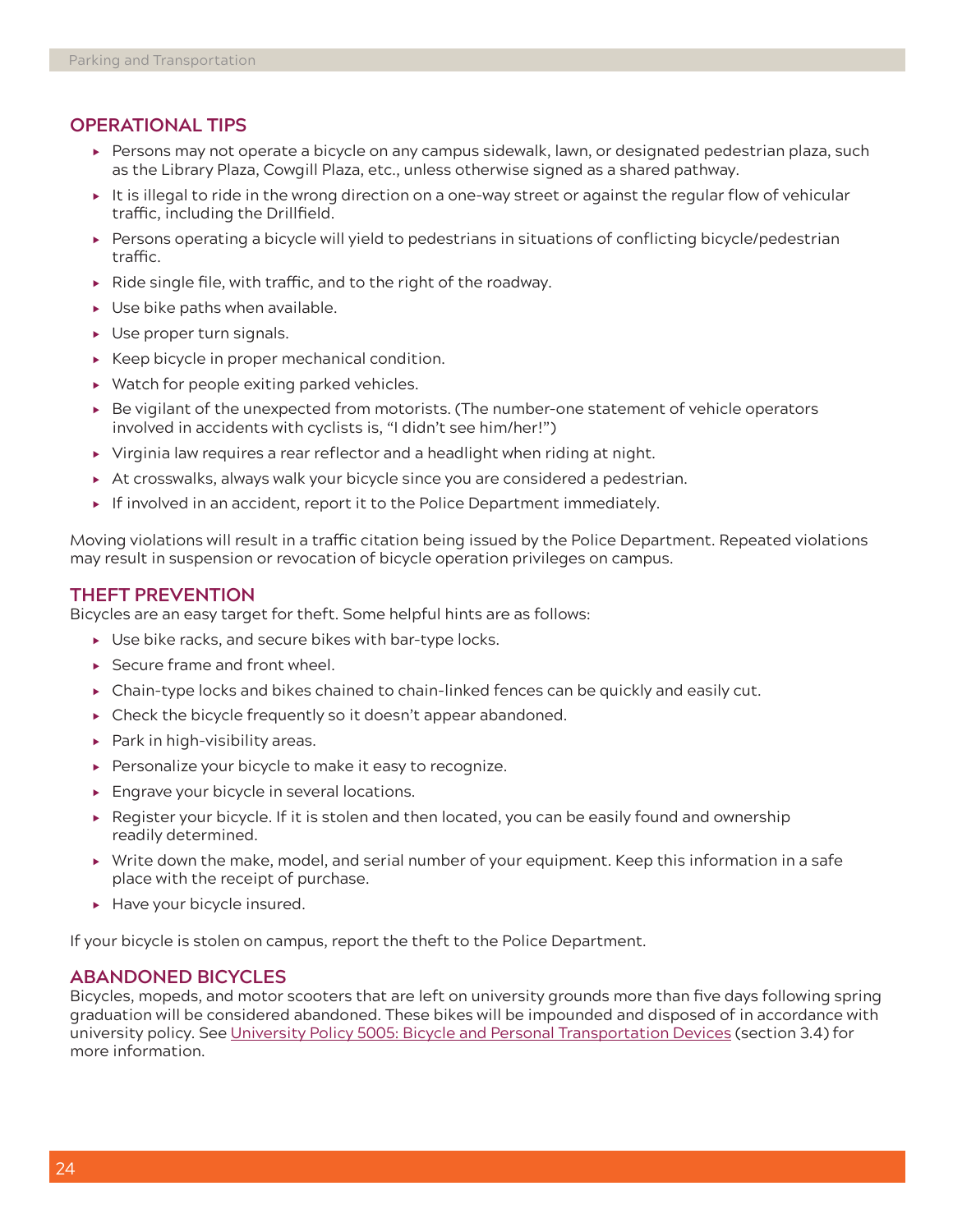## **SKATEBOARDS, IN-LINE SKATES, ROLLER SKATES, AND EPAMDS**

Skateboards, in-line skates, roller skates, and EPAMDs are permitted on all concrete and asphalt pathways and sidewalks but not roadways. In times of heavy pedestrian traffic, when sidewalks and pathways are congested (such as class change), skateboarders and EPAMD users shall dismount completely and walk. Skateboarders will keep all wheels on the ground at all times. Use of skateboards and in-line skates for tricks, including but not limited to: grabs, grinds, manuals, or any use other than utilitarian transportation, is prohibited. Skateboarders, in-line skate, roller skate, and EPAMD users shall slow to speeds matching pedestrians, when using crosswalks. Additionally, skateboard, in-line skate, and roller skate use is not permitted in parking lots or parking garages.

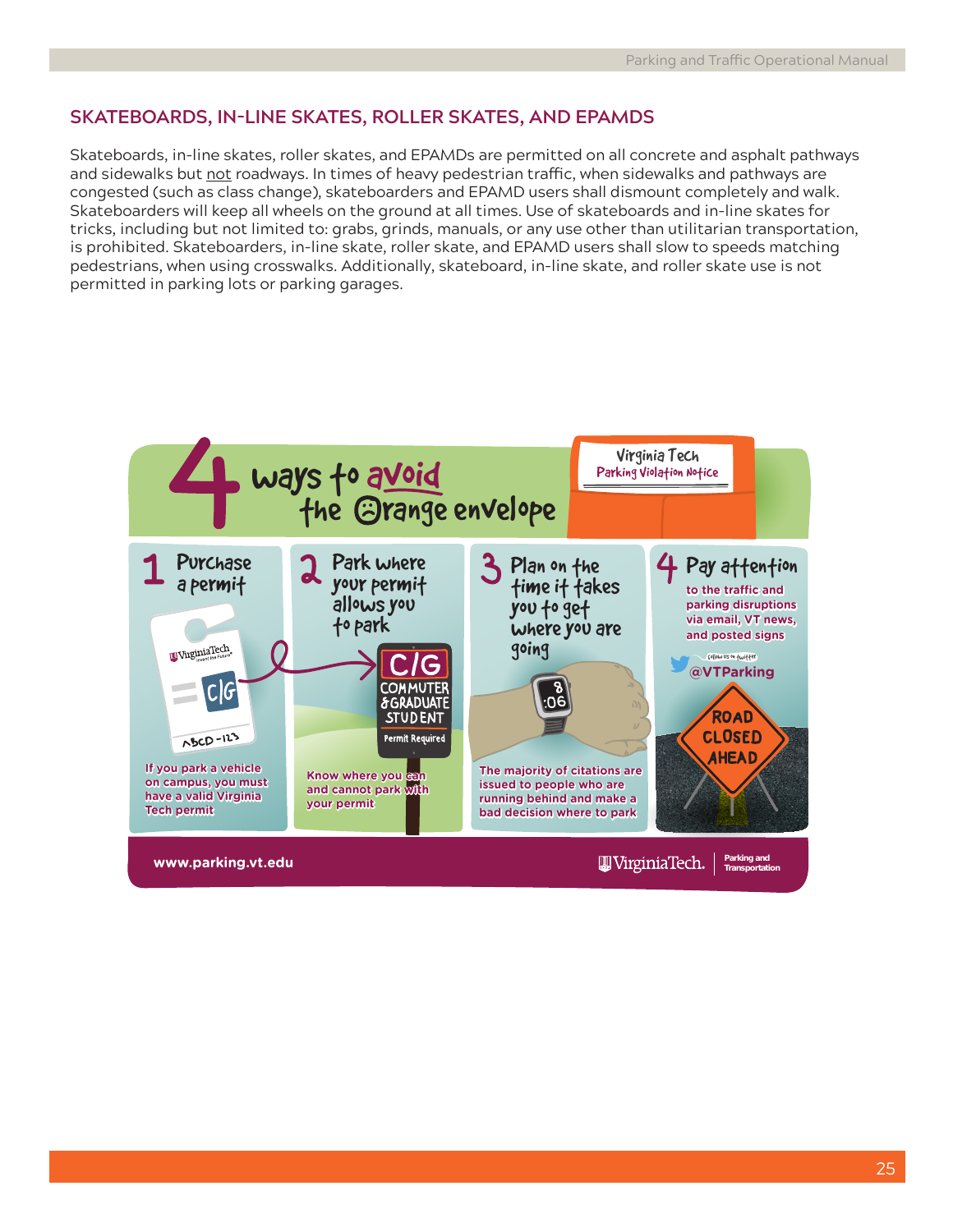# **HOW TO AVOID PARKING CITATIONS AND TOWING CHARGES**

- 1. Properly display a Virginia Tech parking permit from 7 a.m. to 5 p.m., Monday through Friday. **Remember that the parking rules and regulations are in effect whenever the university is open, including when classes are not in session and during semester breaks.**
- 2. Park in a clearly identified parking space appropriate for your permit.
- 3. Do not loan your permit to others. Shared permits may result in a \$150 "Unauthorized Use of Permit" citation assessed against the permit owner.
- 4. Have visiting family and friends obtain a visitor parking permit before parking on campus.
- 5. Observe special parking restrictions such as:
	- a. Parking lots at the Hahn Hurst Basketball Practice Facility Lot, Basketball extension lot, Owens Dining Hall and Dietrick Dining Hall Lots, Clay Street, and Pamplin Lot are reserved for faculty and staff members, 24 hours a day, 7 days a week The Bookstore Lot parking meters are enforced from 7 a.m. to 6 p.m., seven days a week. The Drillfield is reserved for only faculty/staff and graduate students from 5 p.m. to 8 p.m., Monday through Friday.
	- b. Parking is prohibited at loading docks except for the purpose of loading.
	- c. Parking is prohibited in the Coliseum Lot and along Beamer Road after 5 p.m. on the Friday before a Saturday home football game or three hours before a men's or women's home basketball game, until the game has started.
	- d. Parking is prohibited in the parking lot below Lane Stadium from 10 p.m. the night before any home football game, until the game has started.
- 6. Be familiar with the parking and traffic procedures. When you have a parking question or need special parking arrangements, call the Office of Parking and Transportation before parking.

## **TICKETED ANYWAY?**

Avoid a \$10 late fee per citation by making sure payment is made to the Office of Parking and Transportation within 10 calendar days of citation issuance. If payment is sent through U.S. mail, the payment envelope must be post-marked within seven days of citation issuance. Payments sent through campus mail must be received by the 10th day of citation issuance. Do not send cash through the mail or deposit cash in the payment box at Office of Parking and Transportation. Checks should be made payable to "Treasurer, Virginia Tech."

#### **WAS YOUR VEHICLE TOWED?**

Contact the Office of Parking and Transportation at 540-231-3200 to arrange for vehicle recovery during regular hours. After hours, contact the Police Department at 540-231-6411.

#### **STILL HAVE QUESTIONS?**

Contact the Office of Parking and Transportation at 540-231-3200 or stop by the office at 505 Beamer Way, Monday through Friday, 7 a.m. - 5 p.m.